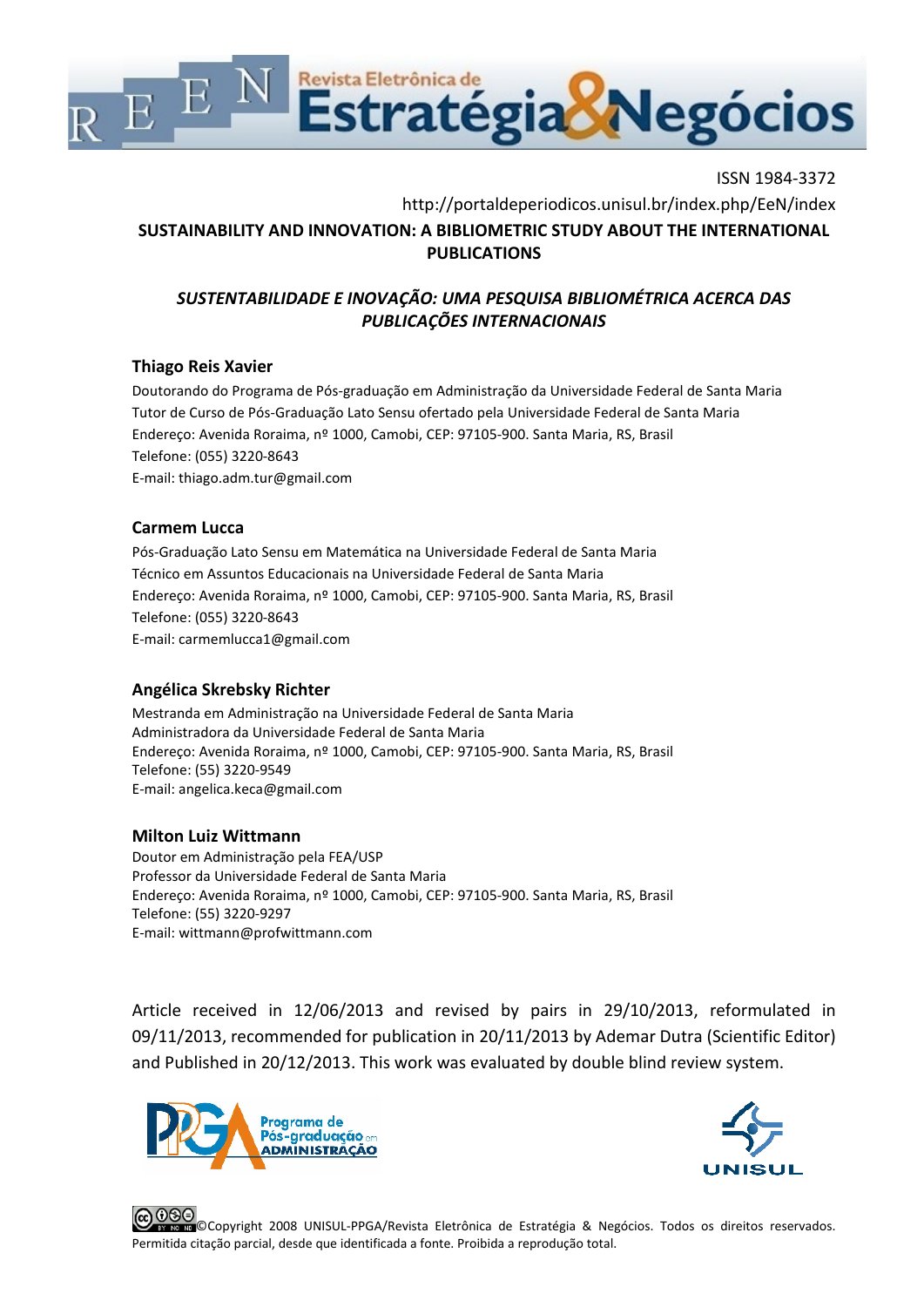### **ABSTRACT**

This bibliometric study conducts an inventory on publications about the topic *sustainability and innovation* between 2002 and 2012. The data collection occurred in ISI Web of Science. The results showed, beyond the total papers (publications), 6 indexes on the topic and factors related to the *citation report*, such as the impact factor (h-b index and m index) of the publications. The results show a progressive increase in the number of publications every year, reaching its height in 2011. The English language is predominant. The USA is the country where the largest number of studies is from. Besides, from h-b index and m index is observed that the study of thematic title may be considered "hot-topic", in other words, important in the international scenario in the period from 2002 to 2012.

**Keywords:** Innovation; Sustainability; Sustainability and Innovation; Bibliometric.

### **RESUMO**

Este estudo realiza um levantamento bibliométrico sobre as publicações acerca da temática *sustentabilidade e inovação* entre 2002 e 2012. A coleta de dados ocorreu na base *ISI Web of Science*. Nos resultados foram identificados, além do total de artigos (publicações), 6 índices sobre o tema e fatores relacionados ao *citation report*, tais como o fator de impacto (*índice h b* e *m*) das publicações. Os resultados apresentam um progressivo aumento do número de publicações ano a ano, tendo seu ápice no ano de 2011. O idioma inglês é predominante, sendo os Estados Unidos o país de origem da maior quantidade de estudos. Ademais, a partir dos *índices h-b e m*, observa-se que o estudo da temática em epígrafe pode ser considerado *"hot-topic"*, ou seja, de relevante representatividade no cenário internacional no período  $2002 - 2012$ .

**Palavras-chave:** Inovação; Sustentabilidade; Sustentabilidade e Inovação; Bibliométrico.

### **1 INTRODUCTION**

Nowadays, it is possible notice the emergency about social concerns and the policies for the environment and sustainability. In some way, it presents a fundamental influence on the innovation's rate and direction (ANDRADE, 2004). This panorama leads to the need to seek arguments on how technological and organizational innovation are inside the core of more popular and strategic discourses on sustainability.

About these assumptions, Bessant and Tidd (2009) highlight that the more conventional approach for innovation and sustainability is how to influence the innovation development and the application through regulation and control. Hence, the use of formal politics in order to direct the innovation by regulation systems, goals and stimulus also provide punishment for non-conformity.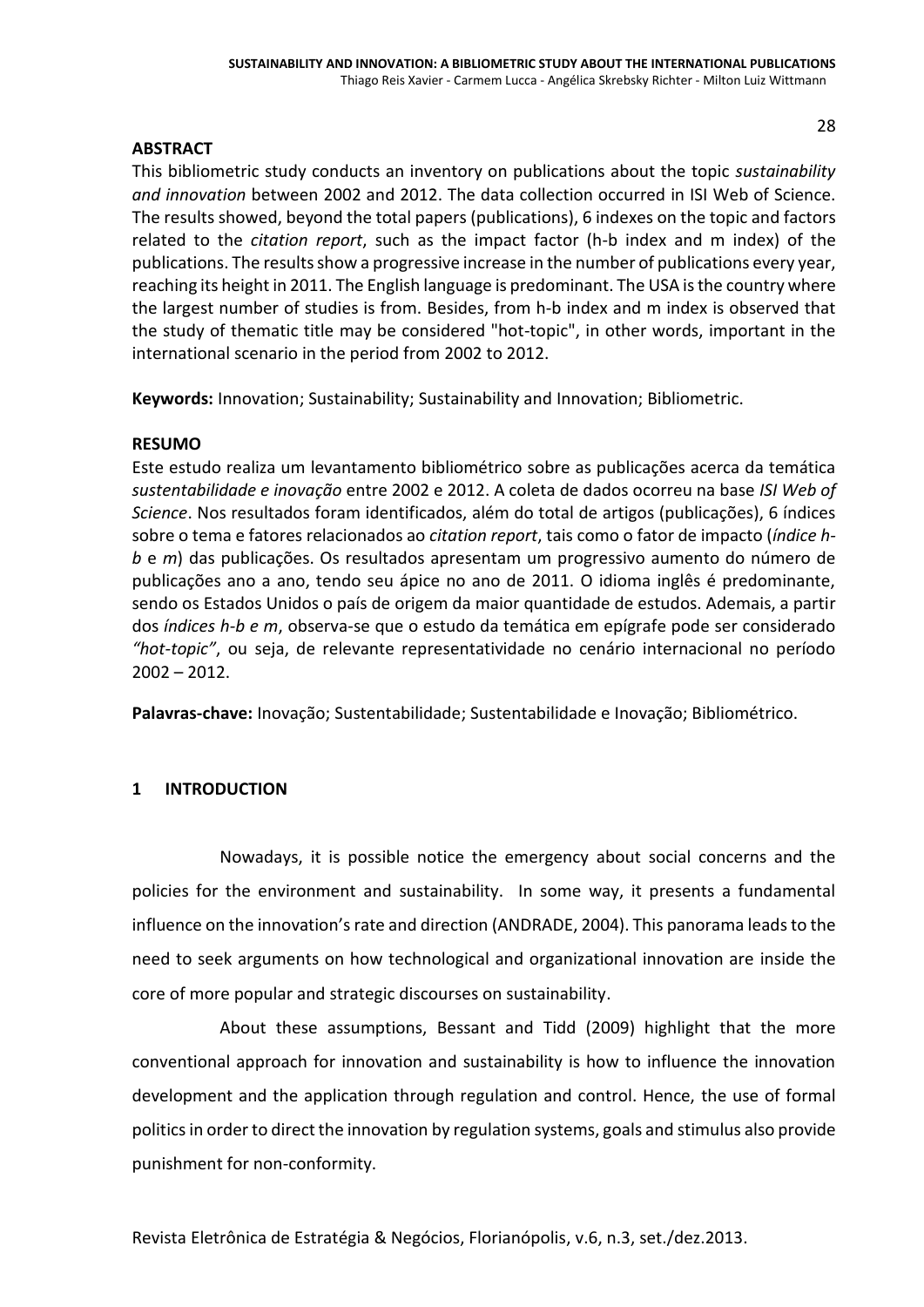Based on argument presented about sustainability and innovation, it is possible allege that the second play a central role to help the creation a sustainable future by conventional means, such as new processes, products and services, but also through providing changes in organizations, businesses and in behaviors (SCHUMPETER, 1982).

This work has as aim to analyze the international panorama of publications involving the theme sustainability and innovation in the administration area. Thereunto, the emergency and importance to study this theme orients a bibliometric study on publications in the period from 2002 to 2012.

Therefore, besides the number of publications, it is searched discuss some aspects such: a) authors with high number of publications, b) publication sources (journals), c) number of publications per year, d) institutions, e) countries and f) languages. Beyond these aspects, we search analyze factors like those related to *citation report*, and observe the impact factor (*index h-b* e *m*) by publications about the theme searched.

The article presents in its structure, beyond this introduction, five else sections: bibliographic review, methods, analysis of results, final considerations and references.

#### **2 SUSTAINABILITY**

In the last decades, a new consciousness on the matters about the environment has arising. It is due to the population growth, linked to the disorderly consumption of natural richness without their appropriate reposition. Hart and Milstein (2003, p. 66) highlight the context when they define sustainability as "capacity to satisfy the needs nowadays without commit the capacity for future generations satisfy their own needs".

Jacobi and Besen (2011) deepen this discussion when they underline that one of the higher challenges that modern society faces is the equation of excessive generation and the final disposition environmentally safe for solid waste. Capra (2005) shares this vision and detaches as one of the main obstacles to the sustainability, the continuous increase of material consumption by the modern society, linked to the world population growth in the last decades.

Dyllick and Hockerts (2002), who contrast the matter of economic growth and the social equality that have been discussed along the years, corroborate this vision. For these

Revista Eletrônica de Estratégia & Negócios, Florianópolis, v.6, n.3, set./dez.2013.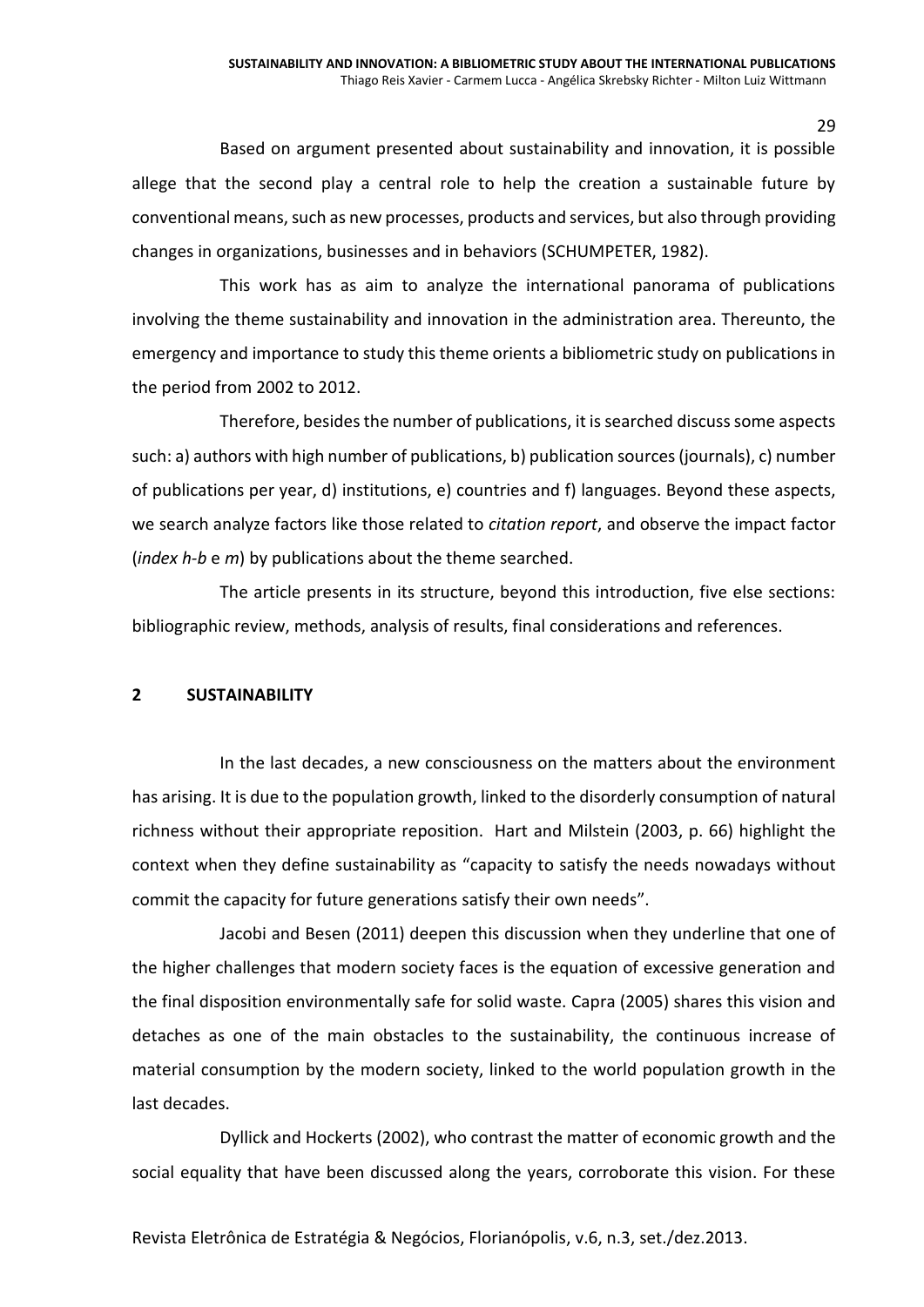authors, when add concern with global capacity for sustainable development of natural systems, it is obtained a configuration of main challenges faced by humanity nowadays.

Still about this discussion, Hart and Milstein (2003) highlight that sustainability is not conflicting with economic growth. On the contrary, it may be an important competitive advantage and generate value for shareholders and the community in general. On this argument, Sachs (2001) detaches the economic growth. Whether planned in an appropriate way, in order to minimize environmental negative impacts and available for services with socially intended results, it passes to be a necessary condition for development.

Jabbour and Santos (2011) take the sustainability debate to the organization scope and understand that environmental consciousness by companies translate its maturity to treat ecological issues. While Barbieri (2004) underlines that the solution for environmental issues, or their minimization, requires a new attitude by businesspeople and administrators, who pass to consider the environment in their decisions and adopt administrative and technological concepts. This stance could lead them to emphasize sustainability in their decisions adopting strategies in order to assuage or solve socio-environmental matters.

Sharing the same precepts, Hart and Milstein (2003) highlight that, in order to be considered sustainable, a company should be able to generate in simultaneous way benefits related to three pillars of sustainability: economic, social and environmental. An important aspect for organization is related with how they can adequate their profiles to the new ecological demands, using strategies to protect natural resources, which are the base for maintenance of life in the Earth. About this debate, Aligreri, Aligreri and Krugliankas (2009, p. 9) detach that:

> The concern with politically correct, environmentally sustainable and viable economically stances will stay increasingly present among management themes. In this sense, the socio-environmental responsibility may be noticed as one of the more debated themes, becoming an important variable in the competitive strategy for companies.

This fact is also discussed by Tachizawa (2006), when consider that one way to ensure the success in socio-environmental management is directly related with awareness of all, in other words, heads of government, environmental agencies, industries, entities and society.

Revista Eletrônica de Estratégia & Negócios, Florianópolis, v.6, n.3, set./dez.2013.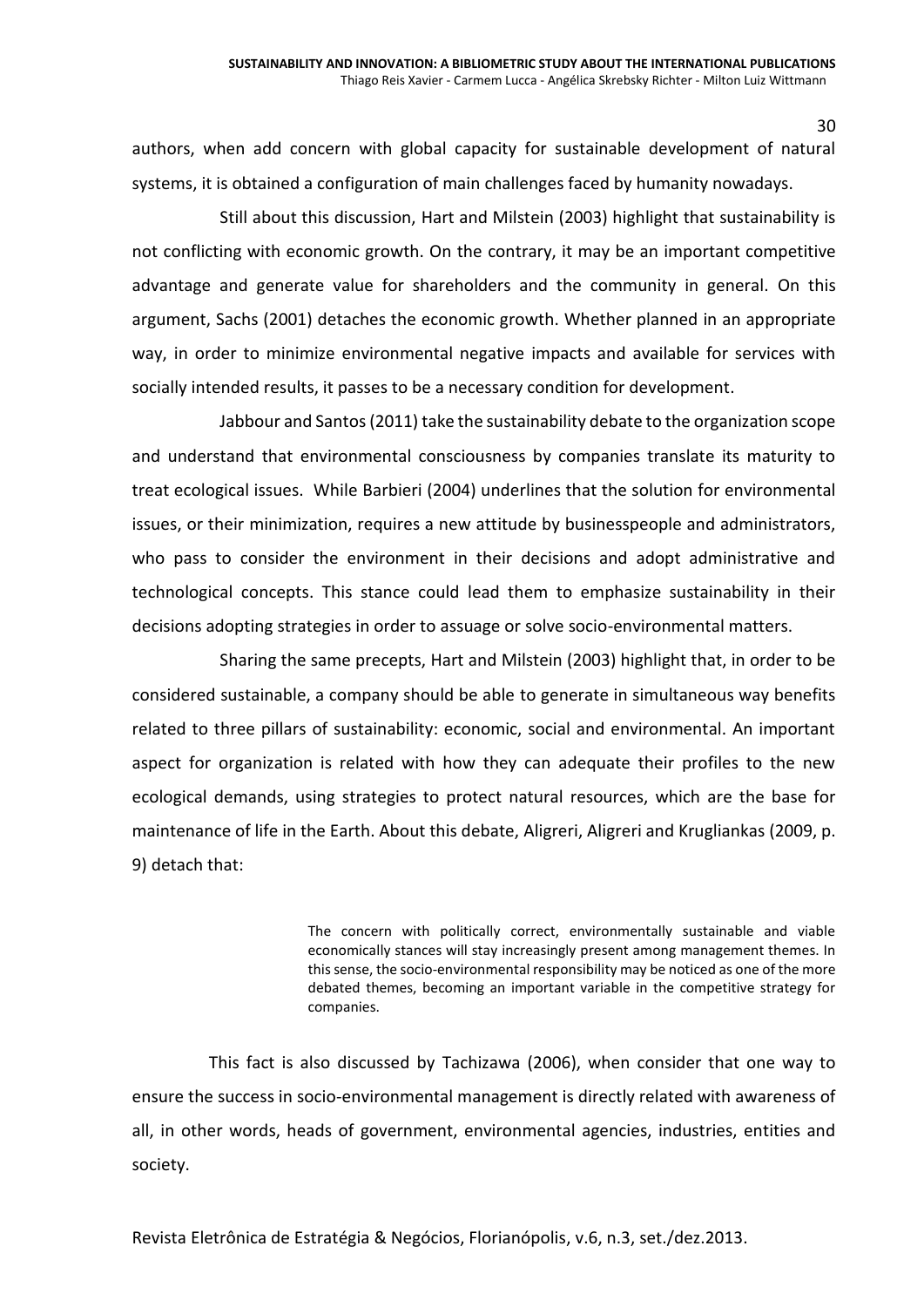#### **3 INNOVATION**

From the 90s, in more representative way, innovation started to be a determinant success factor, for companies, for countries and for the society in general (VASCONCELLOS, 2003). Based in this same understanding, Schumpeter (1982, 1942) starts to distinguish inventions (new ideas and concepts) from innovation (a new combination of productive resources).

According to Engel, Blackwell and Miniard (2000), the innovation consists in any idea or product noticed by the potential consumer as something new. Damanpour (1991), who shares this vision, also complements it when highlights that innovation can be a product or service, a new technology of the production process, a new administrative system, a new organizational structure or a new plan or program. Under these precepts, it is possible comprehend the innovative activity as a process that aims to transform opportunities in new ideas and practice them. In other words, as the result of innovative act or effect to become something new, renew, or insert a novelty (TIDD; BESSANT; PAVITT, 2005).

To deepen the study on organizational scope, Chandler (1997) and Dampanpour (1991) have investigated new ways of organization and the relationship between organizational attributes to occur innovation. On the other hand, Hamel (2007) alleges that innovation in management is related with novelties in management principles, politics, practices, processes, knowledge, methods and techniques. Tigre (2006) shares this understanding and complements highlighting that innovative practices allow the organization enjoy technological innovations, adjusting itself to the context.

For Schumpeter (1982), there are five different kinds of innovation: i) introduction of new products in the market or of improved products that exist before; ii) new production methods; iii) opening up new markets; iv) use of new sources of raw material; and v) emergence of new ways to organize an industry.

Besides these differentiations, Schumpeter (1954) relates innovation with development, especially when asserts:

> [...] what we, in a non-scientific way, use to call economic progress, means essentially place productive resources in use that has not been tried before in practice, and take them from the use that they had until the moment. That is we have called innovation. (SCHUMPETER, 1954, p.31).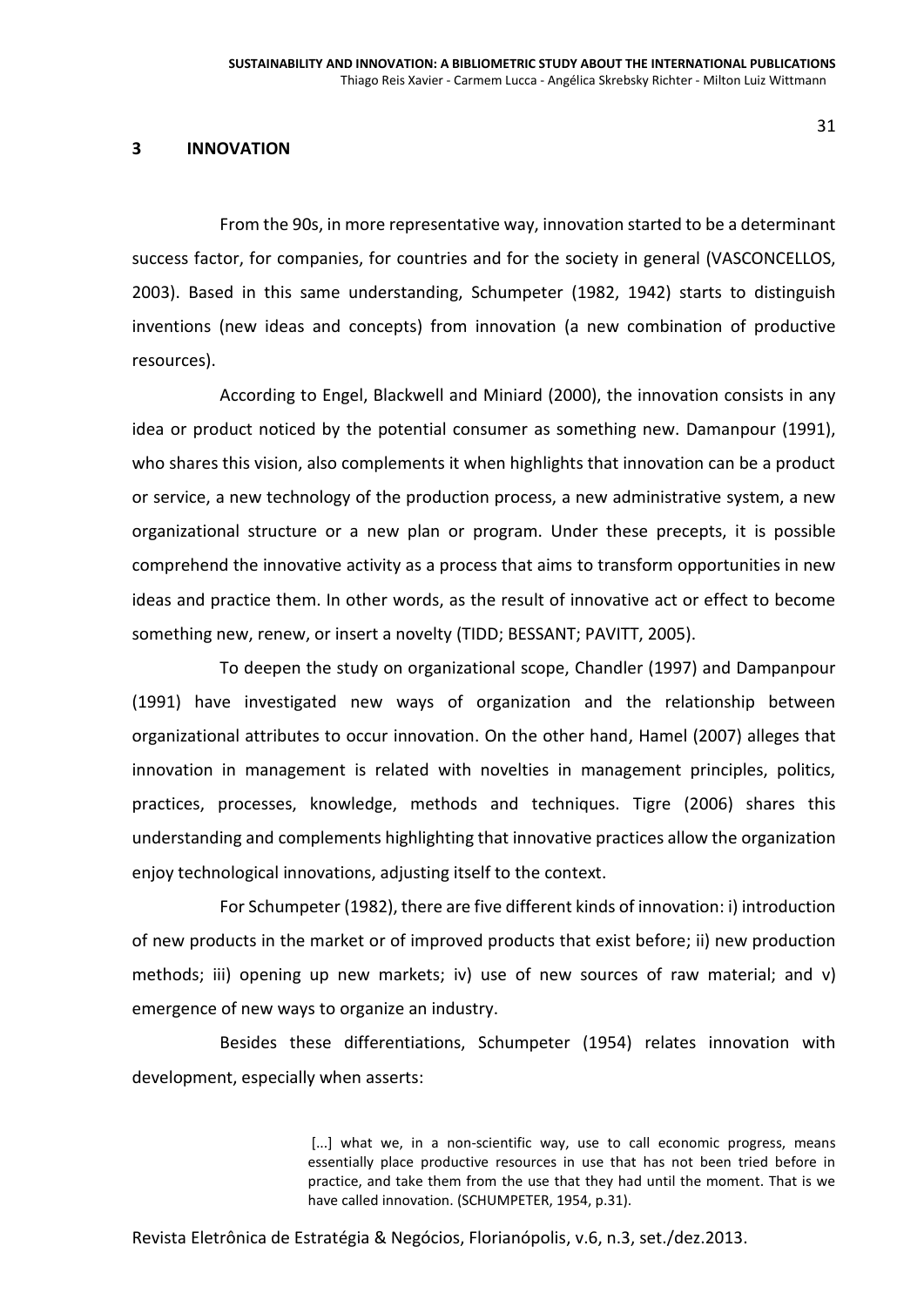In Schumpeter thoughts(1982), both the existence and permanence of companies in the market are possible from the moment in which they start to innovate, creating and recreating their structures in order to seek new solutions for emergent markets. In this way, innovation becomes a continuous process in a movement of destruction creator in which the company assimilates knowledge and generates new ideas, producing new combinations that revolutionize the economic structure, destructing the old one and providing economic development (SCHUMPETER, 1942).

About these assumptions, it is important detach that innovation has a lifetime and, after this time, the company that had a competitive advantage through an innovative action is subjected to be outdated by aggressive competitors (PORTER, 1998).

#### **4 SUSTAINABILITY AND INNOVATION**

The environmental dimension is configured increasingly as a matter that involves a set of actors from the education universe, which potentiate the adherence of several knowledge systems, professional training and the society as a whole (JACOBI, 2003). Nowadays, a society's awareness has increased before socio-environmental matter. In the core of cultural transformation that have happened from 60's and 70's decades, have achieved some dimension and placed the environment as one of the fundamental principles of the modern man (SOUZA, 2000).

Before this reality, it is necessary think about a new developmental with emphasis on socio-environmental sustainability. Otherwise, it is possible generate an impossibility to solve growth and complex environmental issues and revert their causes with no extreme change in the knowledge, values and behavior systems (LEFF, 2001).

From the presented arguments, it is possible consider that a sustainable and innovative organization is not that which introduces innovations of any kind, but innovation that attend to the dimensions of sustainability in systematic bases and take positive results to the company, the society and the environment (BARBIERI, 2007).

This new developmental profile, known in the contemporary society as sustainable development acquires several definitions that seek integrating the three dimension of sustainability, in other words, economic viability with ecological prudence and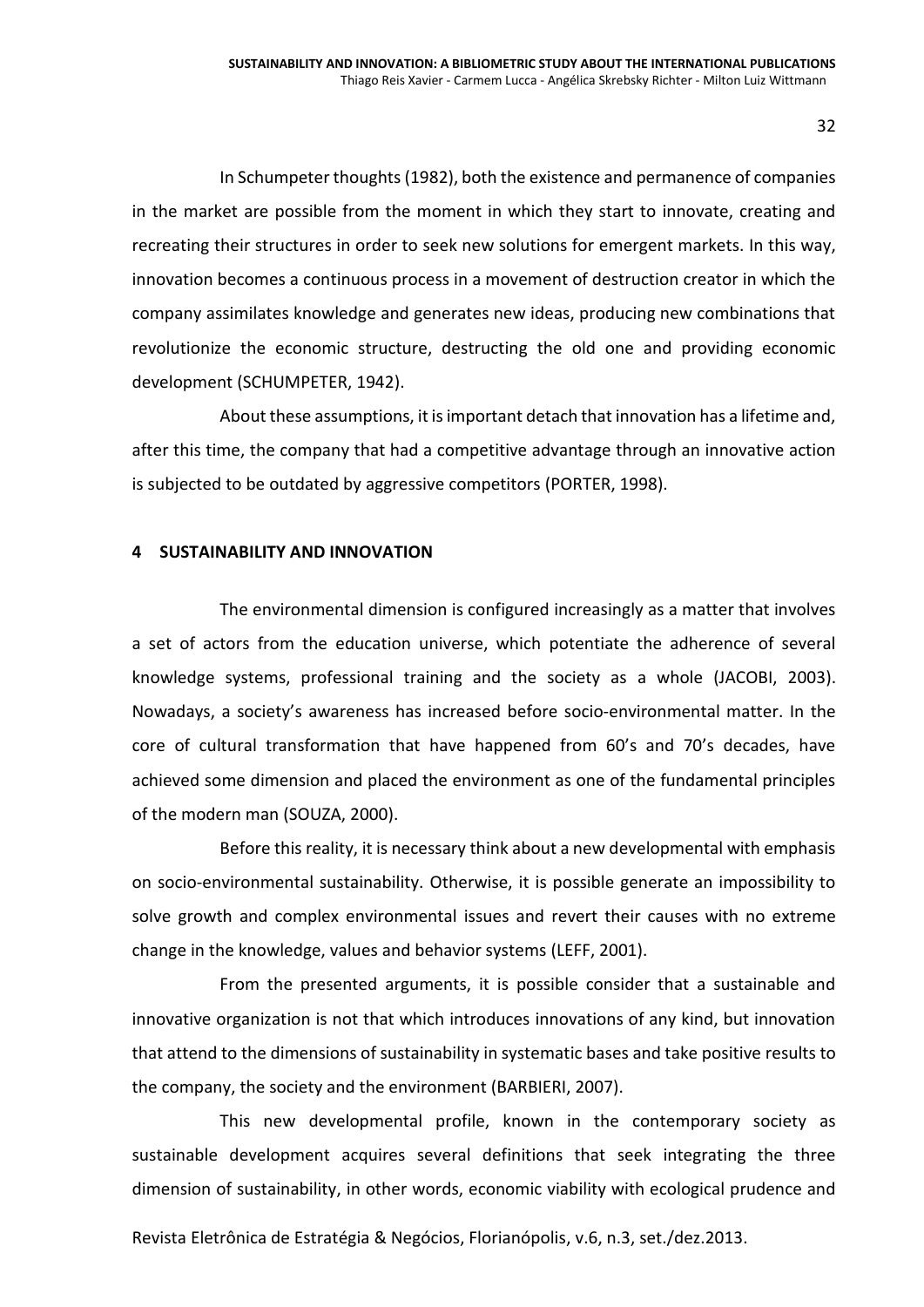social justice (ALMEIDA, 2002). For Barbieri (2007), attending these dimensions become the innovation process more sophisticated and demanding, what require higher efforts from the organization to attend technically the new requirements.

Based on these assumptions, Schot and Geels (2008) highlight that, according with the concepts of sustainability and sustainable development, innovations should generate economic, social and environmental positive results simultaneously, what is not easily feasible given the uncertainties that innovations provide.

For Schot and Geels (2008), it is relatively easy to previse the economic effects, because there is a great quantity of instrument developed to perform it. On the other hand, it is difficult to evaluate previously social and environmental effects, once they involve a lot more variables, uncertainties and interactions. Before this panorama, the same authors detach that sustainable development requires a combination of technical and social changes, because these transformation are deeply related between them.

In this perspective, innovation is linked to the obtaining sustainable advantages, to the competitive positioning and to the organizations learning. It is possible assert that innovation arises as a fundamental element of action and differentiation of companies (PORTER, 1998; HAMEL, 2007). About this argument, Davila, Epstein and Shelton (2007, p. 31) defend that innovation needs to be aligned with company's strategy, because should "determine kinds and quantities necessary to support the business strategy".

Finally, Daroit and Nascimento (2000) highlight that innovation, associated with environmental matter, can provide the arising of important technological innovations, which can configure small improvement in the routine activities and even great changes of products and processes that aims to achieve organizational goals.

For the authors previously cited, an organization with knowledge about market and focus in research and development, in order to innovate, increase its chances to develop new solutions that can enlarge its competitive advantage and generate opportunities for business. Daroit and Nascimento (2000) believe that sustainable innovation should not focus only on the market demands, but also considering the needs from the society aiming the company's financial well fare and the quality of life.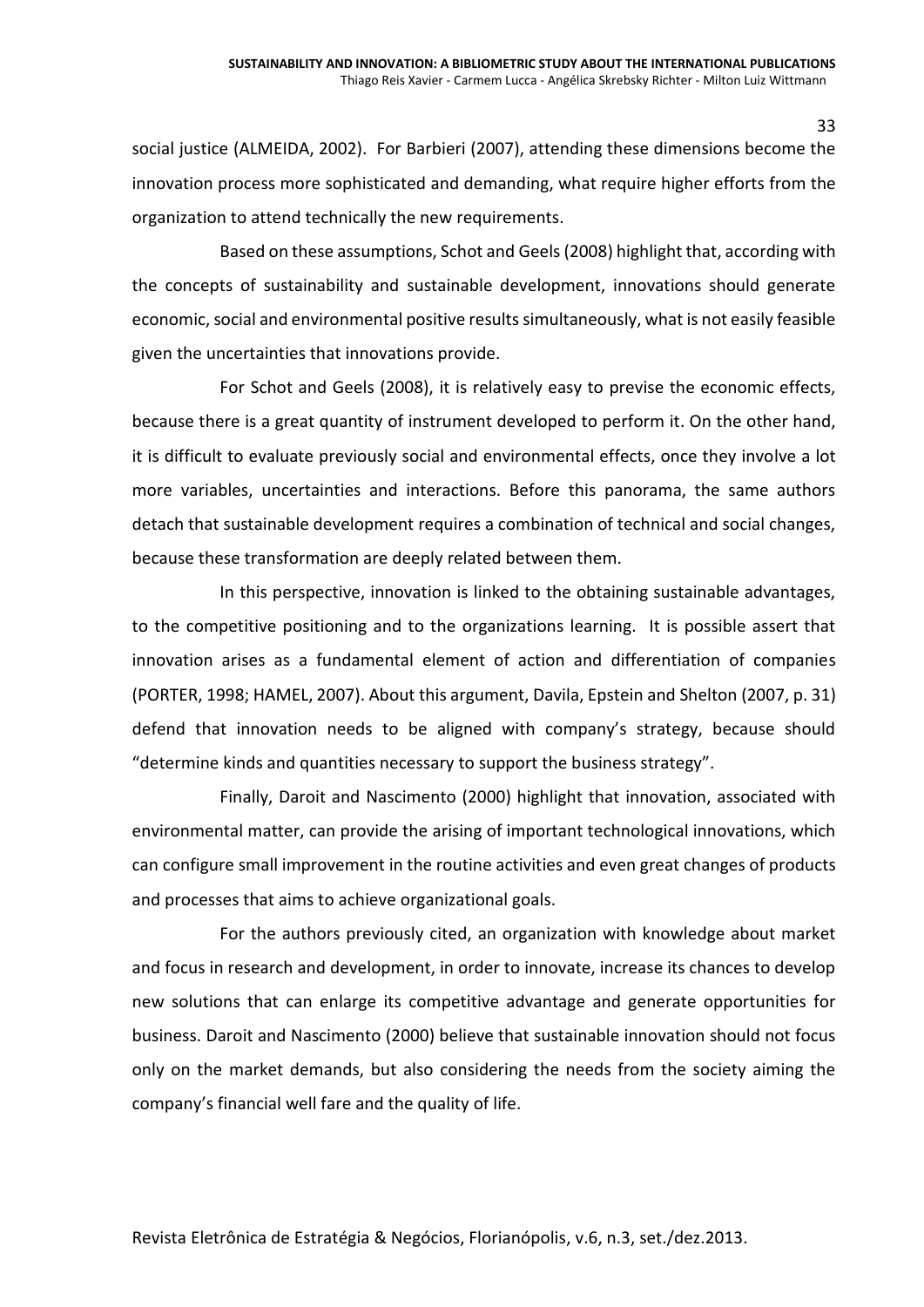#### **5 METHODS**

To achieve the aims proposed, we have performed a bibliometric research, which constitutes a new measurement technique of production indexes and dissemination of scientific knowledge from the application of statistical and mathematics techniques. Bibliometry, since from its origin, was marked by a double concern: the analysis of scientific production and the search by immediate practical benefits in library for better efficiency in the library management services (FONSECA, 1986).

To enlarge the comprehension about this kind of studies, Araújo (2006) detaches that the more important area from bibliometry is the analysis of quotes, which contributes to the science development. According to this author, bibliometric studies provide the possibility to recognize a scientist by other researchers to establish property rights and priority of scientific contribution, what constitute important information source, beyond help to judge habits of information use.

The analyses performed were sustained by qualitative and quantitative approaches. In the quantitative approach the total number of publications was characterized, beyond following variables: a) authors with higher number of publications, b) journals (publications sources), c) number of publications per year, d) institutions, e) countries and f) languages. Posteriorly, in order to contemplate the aim previously proposed, the number of times that each publication was quoted through the *index h-b* and *index m* was performed.

The *h-b index* is presented by Banks (2006) as an extension of the *h-index*, presented by Hirsch (2005), which has as function quantify the impact and the relevance of individual scientific production. These contributions allowed achieving the *h-b index* obtained by the number of quotes about a topic or combination in an established period, listed in descending order of quotes.

Studies by Banks (2006) also present and explain the *m-index,* obtained through division of the *h-b index* by the period of years in which the information is demanded (*n*); in this work is 10 years. To analyze the *m-index*, it should be take into account the following considerations:

> **0 < m ≤ 0.5**: topic/combination can be of the interest for researchers in an specific research field, where the field encompass a small community;

Revista Eletrônica de Estratégia & Negócios, Florianópolis, v.6, n.3, set./dez.2013.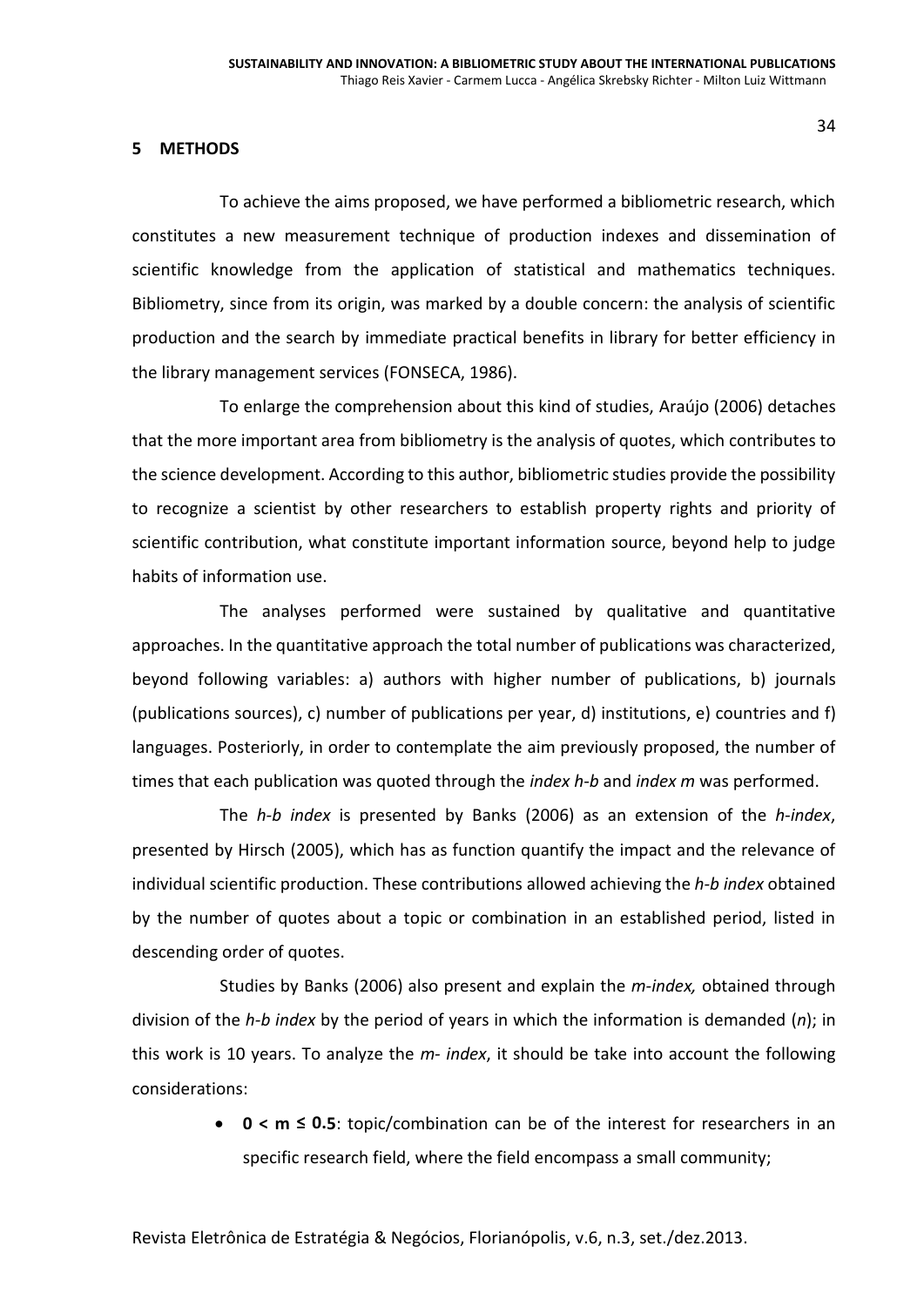- **0.5 < m ≤ 2**: topic/combination probably could be a *"hot-topic"* as research area, where the community is greater or the topic/combination present very interesting characteristics;
- **m ≥ 2**: it is an exclusive topic/combination, where the consequences has an achieve not only in its research area. It is probably a topic/combination with unique application effects or characteristics.

Madruga and Silva (2008) previously used the "hot-topics", according with detached above, in order to analyze publications about the sustainability in *ISI Web of Science* databank. Velter et al. (2010) and Xavier et al. (2012) performed other studies that provide inputs through which the present work can be carried out. These authors have sought deepen the knowledge about publications in sustainable area and identify what kind of administration related to this theme are considered *"hot-topics"*.

### **a. Stages and data collection**

For data collection about publications in this bibliometric study, the *ISI Web of Science* database of quotes index by *ISI Citation Indexes* was used, published by the first time in 1963, with data about quotes from 1961 (GARFIELD, 1963). This database offers direct access to the multidisciplinary flow of information on approximately nine thousand international journals of high factor of impact for the scientific research (THOMSON SCIENTIFIC, 2011).

Through an adaptation of the method previously used by Velter et al. (2010) and Xavier et al. (2012), the research was divided into 4 stages (described by Frame 2). On the first stage, the terms for survey were defined: *"sustainability"* and "*innovation*". They were searched jointly, in a search by publications that contained both terms as keywords in the *"abstract"*.

The delimitation of the period of publications were determined from 2002 to 2012, resulting in 1,365 publications. However, we highlight that the survey about 2012 occurred at the end of June, and it makes impossible consider this year in its totality. In this way, to mediate this issue, to calculate the *h-b* and *m indexes,* the period used was 10.5 years.

Posteriorly, among several kinds of publication obtained, only scientific articles were considered, reducing the total number of publication in analysis into 900. Next, a filtering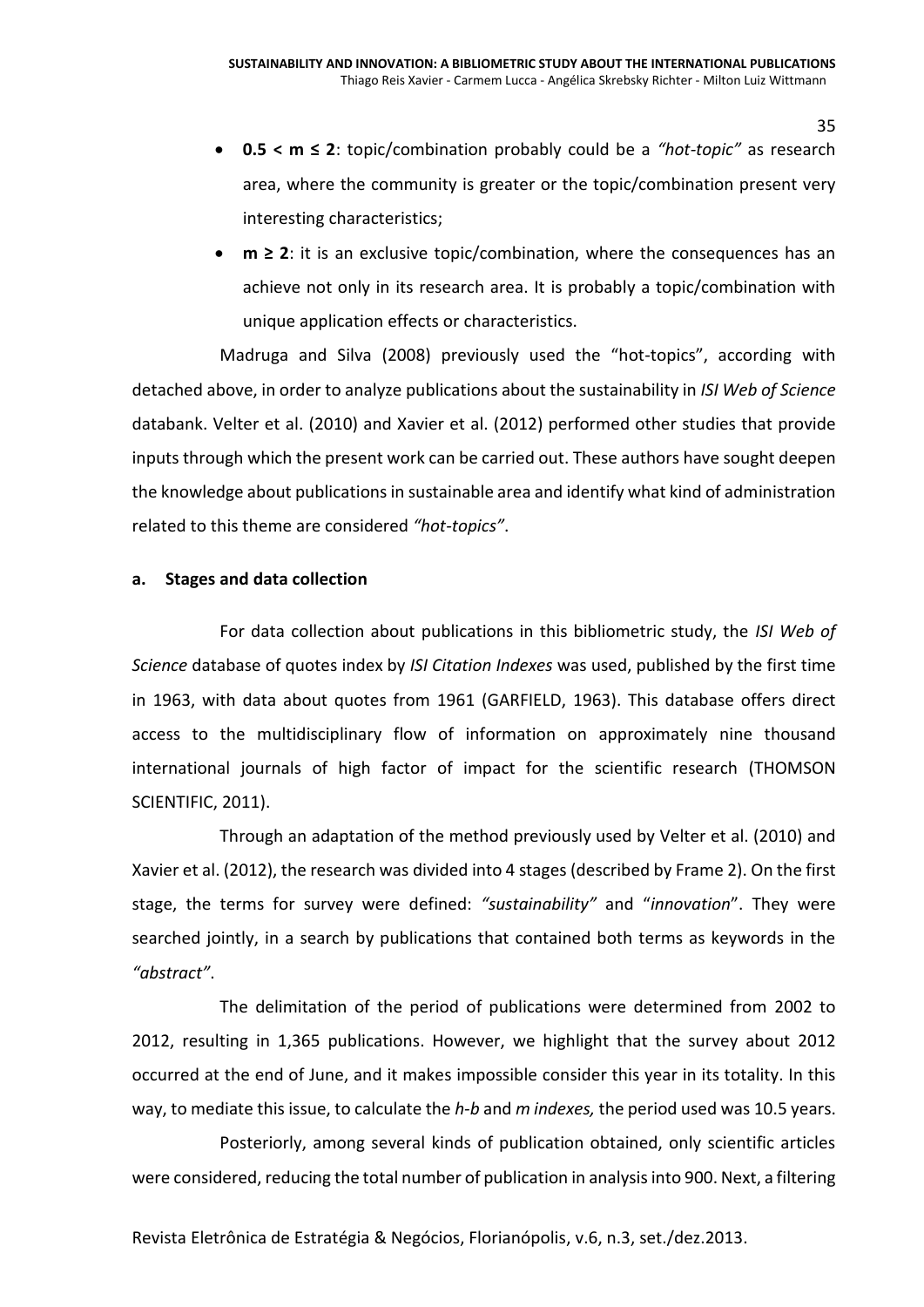by thematic area was carried out, restricting to those in which is supposed that are related to the administration field. After these steps, the following 15 thematic areas were selected, according to the categories presented by *Web of Science* database (Frame 1):

| Frame 1 – Web of Science Categories |  |
|-------------------------------------|--|
|-------------------------------------|--|

| <b>Web of Sciences Categories</b>  |                                                       |                                                  |
|------------------------------------|-------------------------------------------------------|--------------------------------------------------|
| Management (151)                   | Geography (36)                                        | <b>Social Sciences</b><br>Interdisciplinary (13) |
| <b>Environmental Studies (139)</b> | <b>Operations Research</b><br>Management Science (30) | <b>Hospitality Leisure Sport</b><br>Tourism (7)  |
| Business (115)                     | Urban Studies (29)                                    | International Relations (6)                      |
| Planning Development (81)          | <b>Multidisciplinary Sciences</b><br>(23)             | <b>Business Finance (5)</b>                      |
| Economics (69)                     | <b>Public Administration (16)</b>                     | <b>Humanities Multidisciplinary</b><br>(5,       |

Source: authors from *ISI Web of Science* database (2012)

The first step in the research allowed a survey of the following information about the publications selected: a) authors with higher number of publications, b) journals (publication sources), c) number of publications per year, d) institutions, e) countries, and f) languages.

### Frame 2 – Stages of research

| $1st$ Stage                                                                                                                                                                               |
|-------------------------------------------------------------------------------------------------------------------------------------------------------------------------------------------|
| •Surveying the terms "sustainability" and "innovation" (2002 - 2012) in keywords                                                                                                          |
| • Refining the survey selecting the articles as the kind of document                                                                                                                      |
| • Filtering the areas related to the administration                                                                                                                                       |
| • Research: total number of publications, authors with higher number of publications, journals<br>(publication sources), number of quotes per year, institutions, countries and languages |
| $2nd$ Stage                                                                                                                                                                               |
| •Survey in Citation Report                                                                                                                                                                |
| • Analysis of factor of impact of the theme (h-b and m indexes)                                                                                                                           |
| 3rd Stage                                                                                                                                                                                 |
| • Analysis of 10 more quoted publications                                                                                                                                                 |
| •Authors, journals, total of quotes, number of quotes per year                                                                                                                            |
| 4 <sup>th</sup> Stage                                                                                                                                                                     |
| •Listing the number of publications by author and the publications more quoted                                                                                                            |

Source: authors from *ISI Web of Science* database (2012)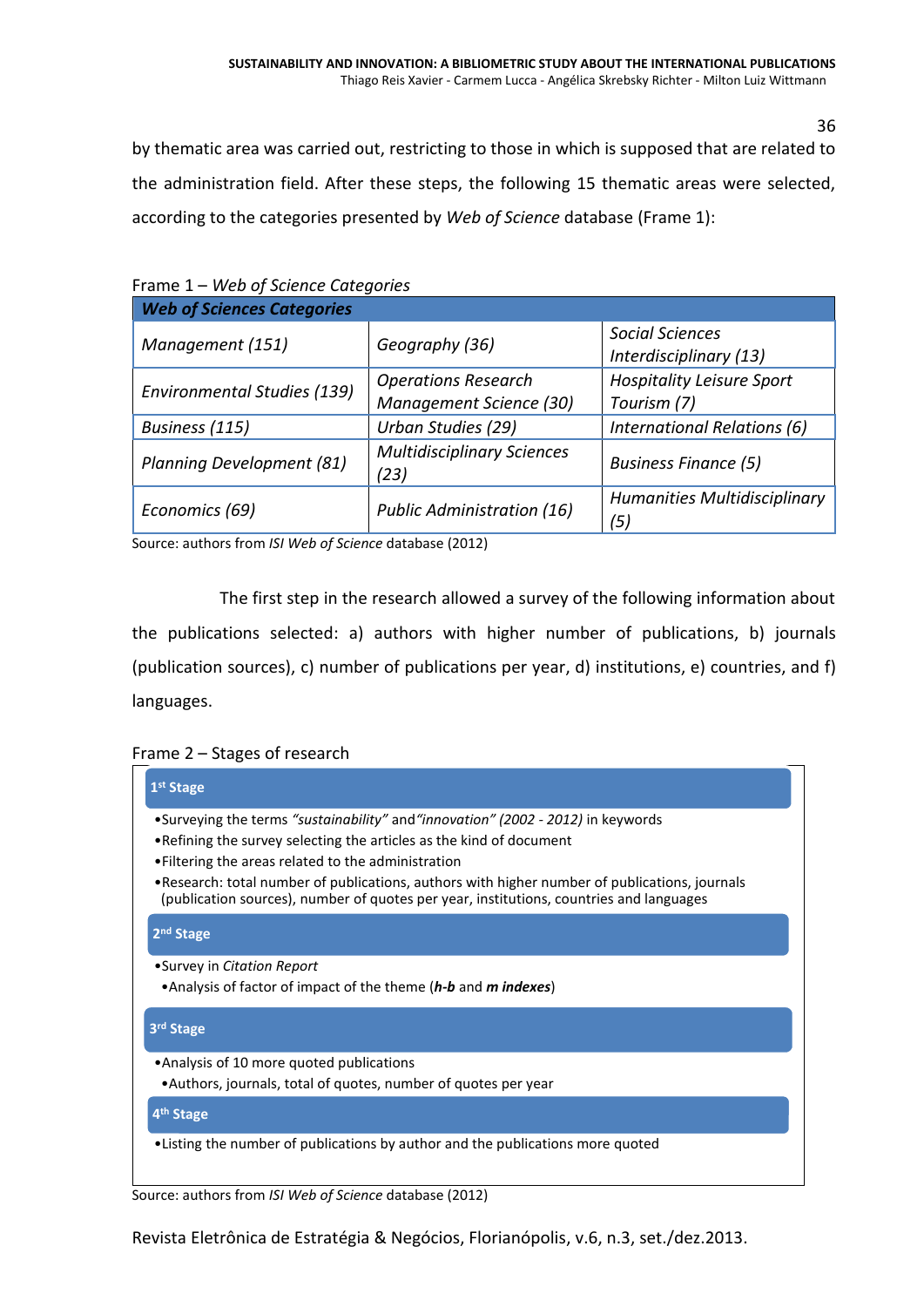In the second stage, a search was performed in the system by analysis of *citation report*. It was searched observe the impact factor (*h-b* and *m indexes*) of publications which involve the themes searched. Next  $(3<sup>rd</sup> \text{ stage})$ , the 10 publications detached by the database that received more quotes in the period surveyed were analyzed, observing aspects such as: a) authors, b) journal, c) total quotes, and d) number of quotes per year.

Finally, the authors that have more publications about the themes were searched, covered to the results of publications with higher number of quotes, in order to observe consonances/dissonances. This concern is due to the fact that the total number of articles published, even measure the author's productivity, it does not measure the importance and/or impact by his/her publications, what can be measured by the number of quotes that each one receive, measured by *h-index* (HIRSCH, 2005).

#### **6 PRESENTATION AND DATA ANALYSIS**

This section has as aim presenting a panorama about international scientific production involving the theme sustainability and innovation in areas related with administration in the period from 2002 to 2012. Thereunto, the aspects initially detached are: a) authors with higher number of publications, b) journals (sources of publications), c) number of publications per year, d) institutions, e) countries, and f) languages.

Next, an analysis about the impact of publications selected is performed, highlighting the aspects referent to *citation report* and the 10 publications found that received higher number of quotes.

#### **a. Studies about sustainability and innovation**

Firstly, about the authors who have published on the theme sustainability and innovation, considering the selected areas related with administration (Frame 3), those who presented three or more publications were detached, presenting 13 names.

It is important highlight that, even the intention was listed the first twenty, only thirteen were detached, because the higher number of authors have presented two or less publications per year.

Revista Eletrônica de Estratégia & Negócios, Florianópolis, v.6, n.3, set./dez.2013.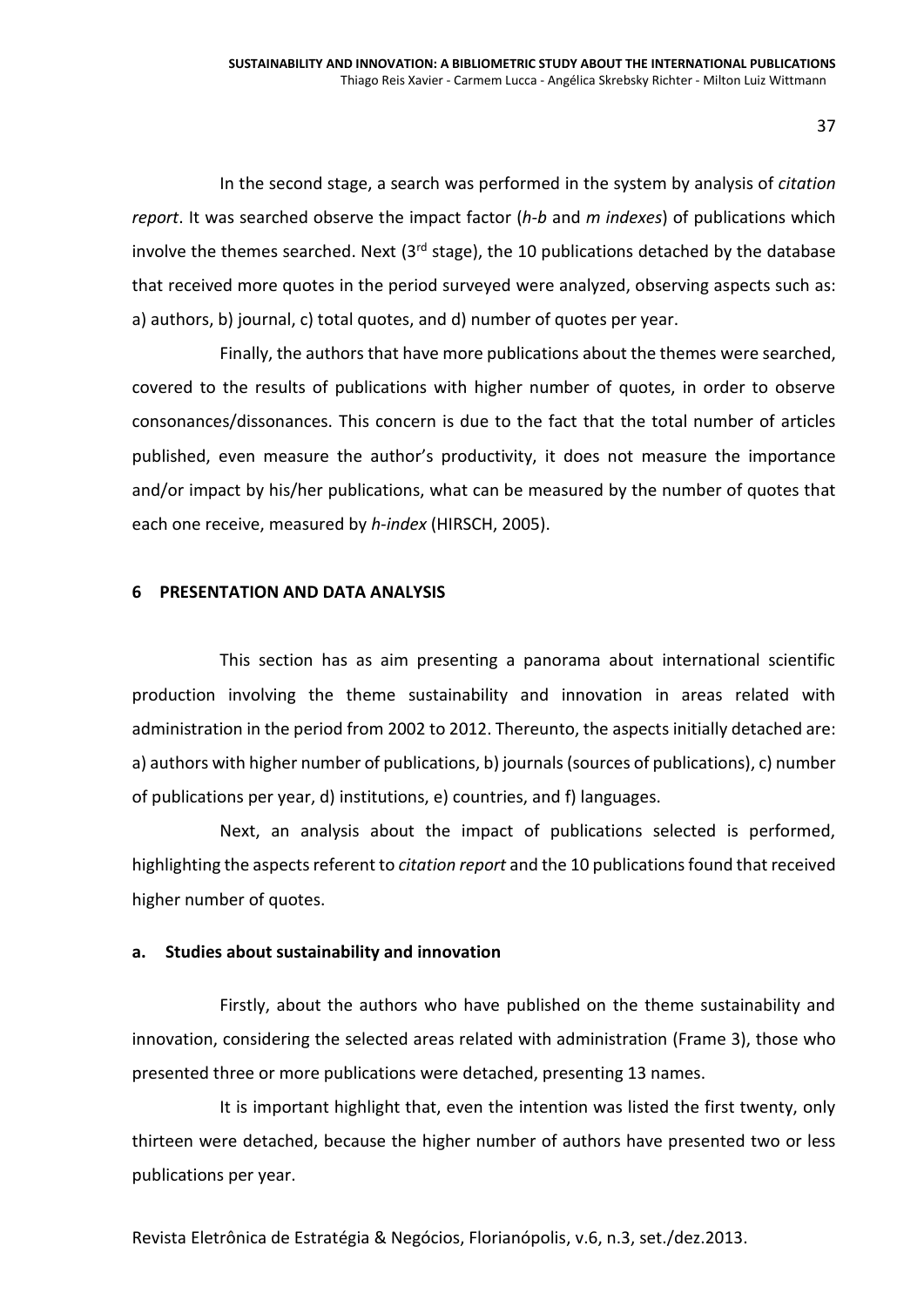| <b>Authors (countries)</b>      | <b>Number of articles</b><br>by author |
|---------------------------------|----------------------------------------|
| Wagner M. (Germany)             | 8                                      |
| Geels F.W. (England)            |                                        |
| Hall J. (Canada)                | 5                                      |
| Raven R. P. J. M. (Netherlands) | 4                                      |
| Smith A. (England)              | 4                                      |
| Truffer B. (Switzerland)        | 4                                      |
| Kern F. (England)               | 3                                      |
| Matos S. (Portugal)             | 3                                      |
| McDowall W. (England)           | 3                                      |
| Pinkse J. (Netherlands)         | 3                                      |
| Sarkis J. (USA)                 | 3                                      |
| Vergragt P. J. (USA)            | 3                                      |
| Weczorek A. J. (Netherlands)    | 3                                      |

#### Frame 3 – Authors with higher number of publication about sustainability and innovation

Source: authors from *ISI Web of Science* databank (2012).

Related with the Frame 3, it is possible observe that the author with the higher number of publication is from Germany (8 publications), four English authors are detached among the thirteen firsts (17 publication in total), two Dutch (7 publications in total) and two Americans (6 publications in total). Related with Brazilians, eight names were found (Barbieri, J. C., Pedrozo, E. A., Morel, C. M., Jabbour, C. J. C., Borger, F. G. F., Garcez, M. P., de Hoyos, A., and Goldman, F. L). However, they are not presented in the group because present a single publication each one.

After presentation of authors who have higher number of publications about the theme, the journals (sources of publication) that highlight the higher number of articles about sustainability and innovation were observed (Frame 4).

| Frame 4 – Journals (sources) with higher number of publications about sustainability and |  |
|------------------------------------------------------------------------------------------|--|
| innovation                                                                               |  |

| Journal                                            | <b>Number of</b><br>publications |
|----------------------------------------------------|----------------------------------|
| <b>Technological Forecasting and Social Change</b> | 22                               |
| <b>Ecological Economics</b>                        | 21                               |
| <b>Energy Policy</b>                               | 19                               |
| <b>Research Policy</b>                             | 16                               |
| Technology Analysis Strategic Management           | 14                               |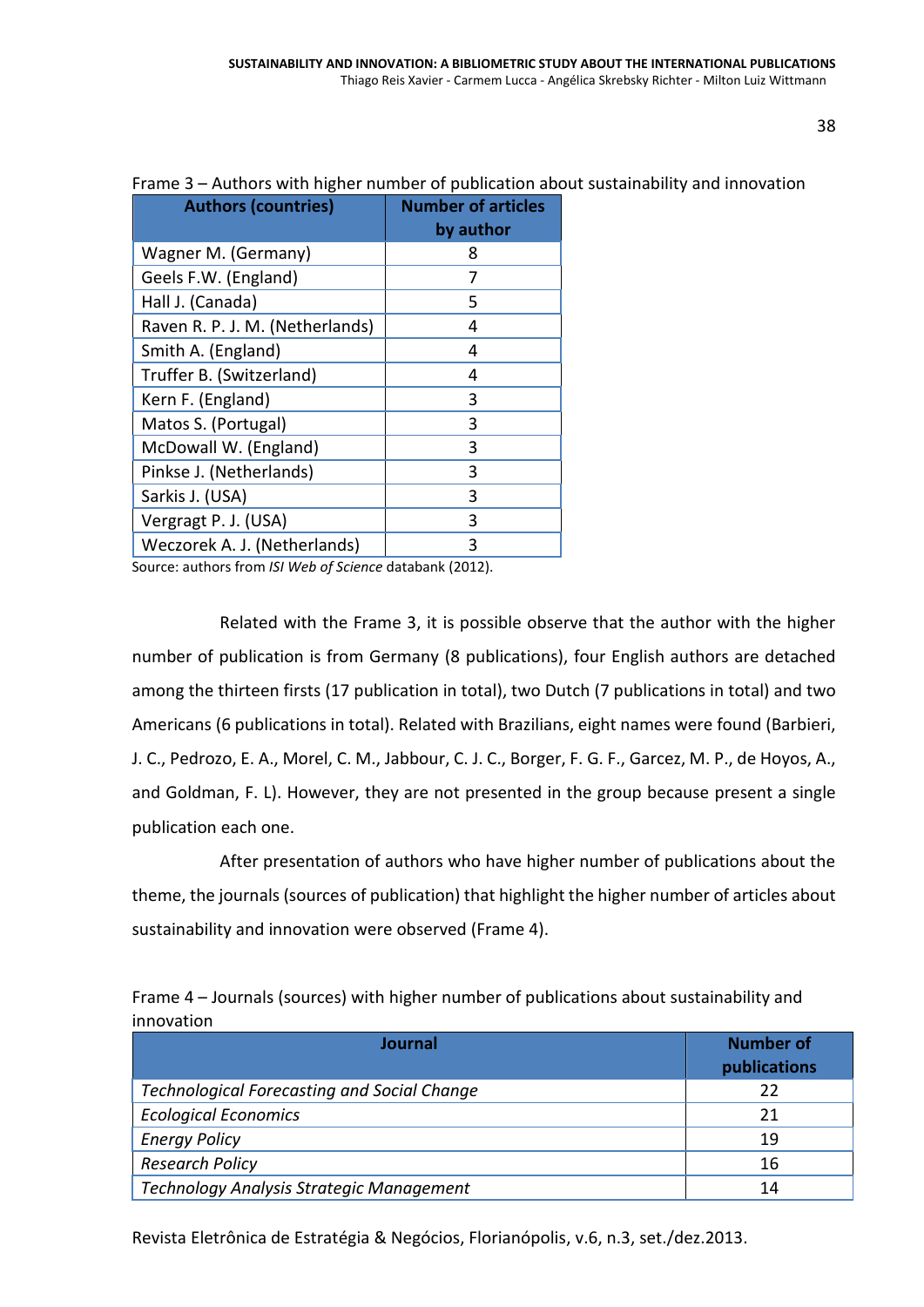#### **SUSTAINABILITY AND INNOVATION: A BIBLIOMETRIC STUDY ABOUT THE INTERNATIONAL PUBLICATIONS** Thiago Reis Xavier - Carmem Lucca - Angélica Skrebsky Richter - Milton Luiz Wittmann

**Business Strategy and the Environment** 13 *Journal of Business Ethics* 12 *Futures* 11 *International Journal of Technology Management* 8 *Proceedings of the National Academy of Sciences of the United States of America* 8 *Technovation* 8 *European Planning Studies* 6 *Global Environmental Change Human and Policy Dimensions* 6 *International Journal of Production Research* 5 *Journal of Business Venturing* 5 *Journal of Environmental Management* 5 *Society Natural Resources* 5 *Sustainable Development* 5 *African Journal of Business Management* 4 *Ecology and Society* 4

Source: authors from *ISI Web of Science* database (2012)

About the frame 4, among the 20 journals (sources) that presented more publications about the theme, the *Technological Forecasting and Social Change* is in the first position with 22 publications. *Ecological Economics* (21), *Energy Policy* (19), *Research Policy* (16), *Technology Analysis Strategic Management* (14), *Business Strategy and the Environment* (13), *Journal of Business Ethics* (12) and *Futures* (11) present a number higher than 10 articles published. Moreover, none among the twenty journals is Brazilian, detaching a discrepancy in the national studies about the theme when compared with the international frame.

Next, after highlight the sources with more publications about the theme, the evolution of number of publications per year was observed in the period from 2002 and 2012, according to the Graph 1.

Graph 1 – Number of publications about sustainability and innovation per year, in the period 2002-2012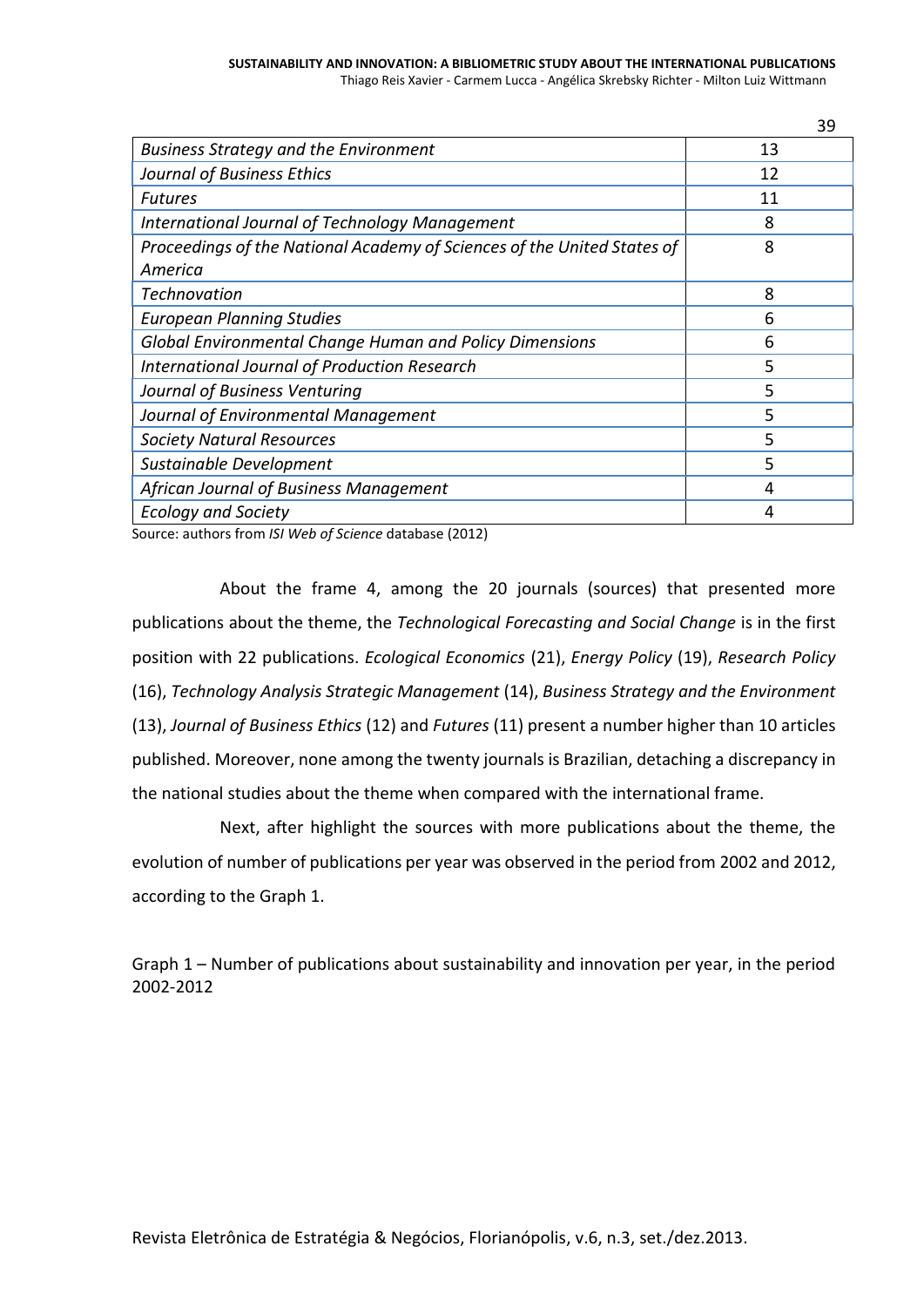

Source: authors from *ISI Web of Science* databank (2012).

The time-history of publications in the Graph 1 notices a gradual increase in the period detached, intensified mainly in 2011. Furthermore, in 2012, even presenting 51 publications, the results show tendencies to provide similar results to the previous year, because only the first semester was considered due to the period of perform this research.

Next, the firsts twenty institutions(and their countries were identified) which have published articles about sustainability and innovation, considering the administration field in the period detached (Frame 5).

| <b>Institutions (countries)</b>                            | <b>Number of</b><br>publications |
|------------------------------------------------------------|----------------------------------|
| Eindhoven University of Technology (Netherlands)           | 13                               |
| University of Sussex (England)                             | 13                               |
| <b>Clark University (USA)</b>                              | 8                                |
| University Michigan (USA)                                  | 8                                |
| <b>Cardiff University (Wales)</b>                          | 7                                |
| Delft University Technology (Netherlands)                  | 7                                |
| Vrije University Amsterdam (Netherlands)                   | 6                                |
| Simon Fraser University (Canada)                           | 5                                |
| University Amsterdam (Netherlands)                         | 5                                |
| University of California (USA)                             | 5                                |
| University Utrecht (Netherlands)                           | 5                                |
| Wageningen University and Research Centre<br>(Netherlands) | 5                                |

Frame 5 – Institutions with higher number of publications about sustainability and innovation

Revista Eletrônica de Estratégia & Negócios, Florianópolis, v.6, n.3, set./dez.2013.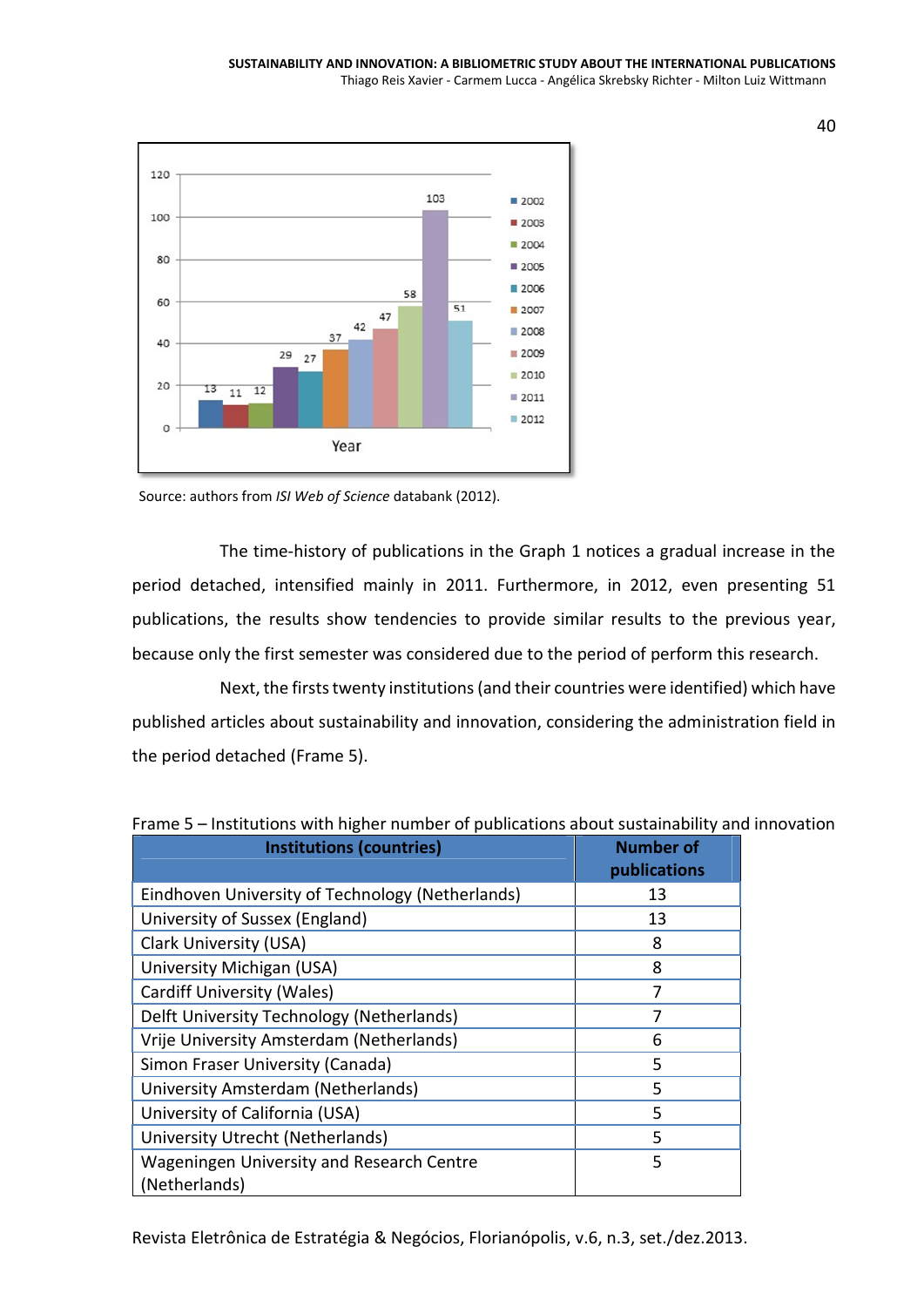| Arizona State University (USA)               |   |
|----------------------------------------------|---|
| Erasmus University (Netherlands)             |   |
| <b>Griffith University (Australia)</b>       |   |
| Harvard University (USA)                     |   |
| Massachusetts Institute of Technology (USA)  | 4 |
| National University of Singapore (Singapore) |   |
| <b>Open University (Netherlands)</b>         | 4 |
| University College London (England)          |   |

Source: authors from *ISI Web of Science* databank (2012)

The data presented in the Frame 5 demonstrate that the institutions detached were *Eindhoven University of Technology* (Netherlands) and *University of Sussex* (England) with 13 publications each one, followed by *Clark University* (USA) and *University Michigan* (USA), both with 8 publications. Moreover, among the institutions that published more articles about the theme are most Dutch and Americans, which present 49 and 33 publications, respectively.

About the institutions that have published more articles on sustainability and innovation, any Brazilian institution was mentioned in the Frame 5 because the only University that obtained publications related with these themes was the University of São Paulo – USP, which presented two publications in the database.

Posteriorly, the number of publications by country inside the period determined was identified, according to the Frame 6.

| <b>Country</b>                  | <b>Number of</b><br>publications |
|---------------------------------|----------------------------------|
| <b>United States of America</b> | 117                              |
| England                         | 58                               |
| <b>Netherlands</b>              | 54                               |
| Germany                         | 35                               |
| Spain                           | 31                               |
| Australia                       | 29                               |
| Canada                          | 27                               |
| France                          | 18                               |
| Italy                           | 18                               |
| Sweden                          | 18                               |
| Switzerland                     | 13                               |
| Austria                         | 11                               |
| Norway                          | 9                                |

### Frame 6 – Publications by country

Revista Eletrônica de Estratégia & Negócios, Florianópolis, v.6, n.3, set./dez.2013.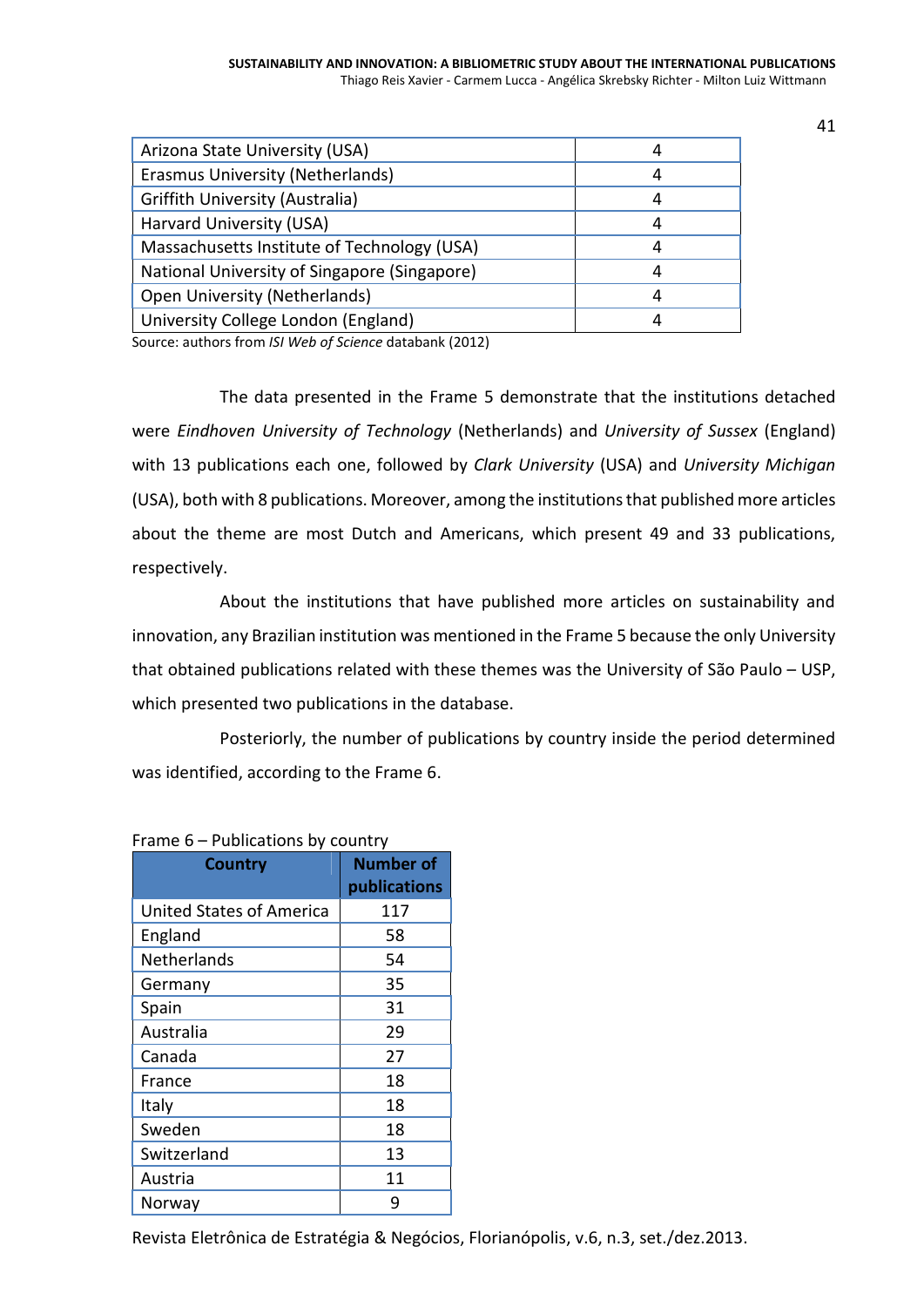| China     |   |
|-----------|---|
| Wales     |   |
| Denmark   |   |
| Japan     |   |
| Portugal  | h |
| Scotland  | 5 |
| Singapore |   |

Source: authors from *ISI Web of Science* databank (2012)

Through the Frame 6 is possible observe that the United States of America lead the *ranking* of those which have more publications with 117 studies, followed by England (58), Netherlands (54), Germany (35), Spain (31), Australia (29), Canada (27), France (18), Italy (18) and Sweden (18). Brazil even does not appear in the list of the first twenty, stays in the 23rd position with 4 publications.

Finally, linked to the countries that most originated publications about the theme, the languages in which the publications were written are described according to the Frame 7.

| <b>Language</b> | <b>Number</b><br>articles | of |
|-----------------|---------------------------|----|
| English         | 435                       |    |
| Spanish         | ጸ                         |    |
| German          |                           |    |
| Polish          | 1                         |    |
| Portuguese      |                           |    |
| Slovak          |                           |    |

### **Frame 7 – Languages of publications**

Source: authors from *ISI Web of Science* database (2012).

The Frame 7 shows that the English language is prevalent in the publications involving sustainability and innovation as theme in the administration area, with 435 articles (96.66%). Next, Spanish appears (8 publications), followed by German (4 publications), Polish, Portuguese and Slovak (1 publication each one).

### **b. Analysis of the impact of publications about sustainability and innovation**

In order to verify the relevance of studies involving the combination of sustainability and innovation as theme, an analysis of *"citation report",* according with exposed by *Web of Science* was performed aiming to present the *h-b* and *m indexes*. About

Revista Eletrônica de Estratégia & Negócios, Florianópolis, v.6, n.3, set./dez.2013.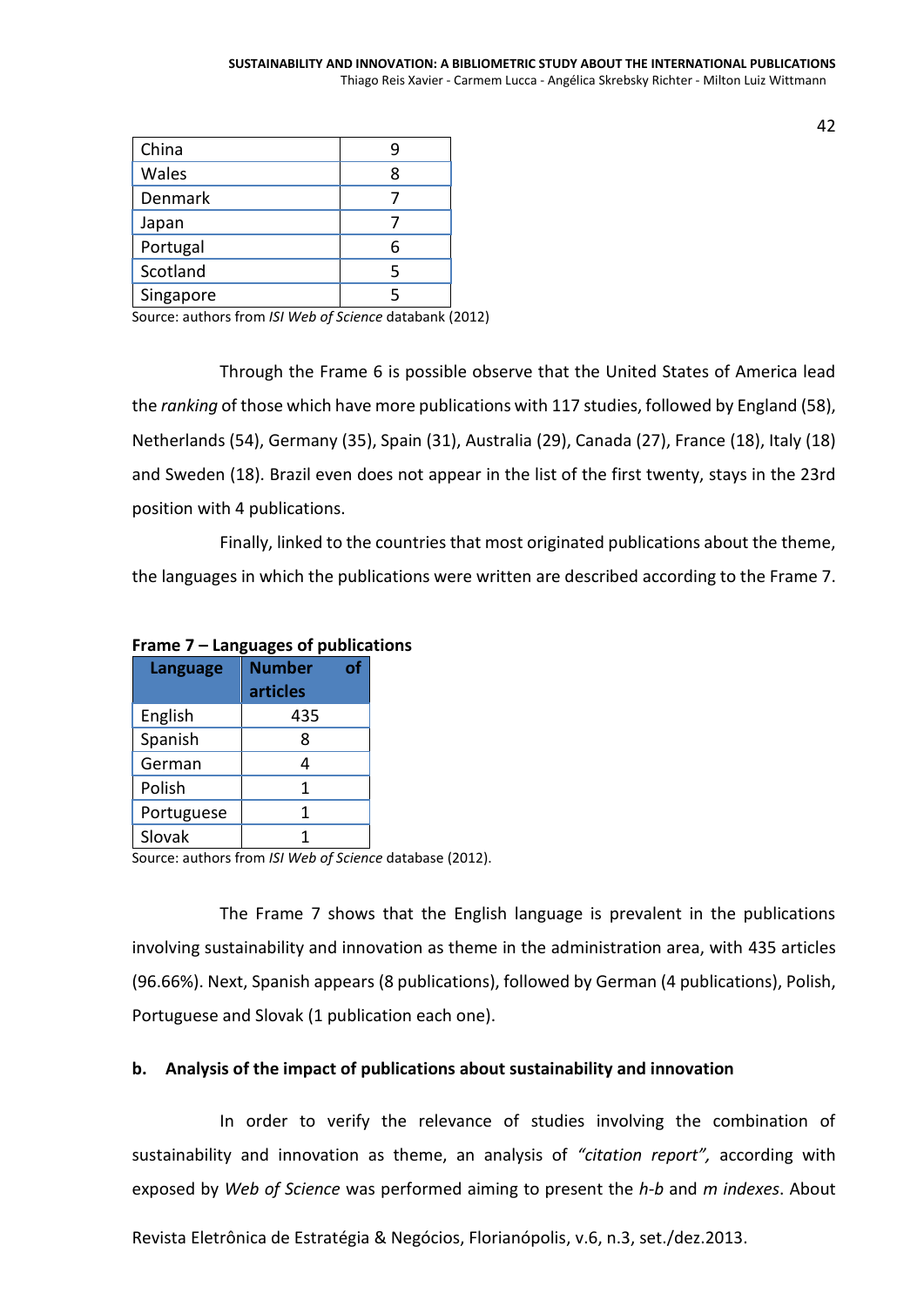the 450 articles selected by this base, the following data were obtained, according with the Frame 8:

Frame 8 – *Citation Report* of *Web of Science* database about Sustainability and innovation as theme

| <b>Citation Report</b> | <b>Results</b> |
|------------------------|----------------|
| Results found          | 450            |
| Quote medium by item   | 7.18           |
| h-b index              | 30             |
| $m$ index              | 2.85           |

Source: authors from *ISI Web of Science* databank (2012).

From data presented by the Frame 8, the *h-b index* of publications involving sustainability and innovation as theme is equal **30**, and consequently the *m index* is equal **2.85**. It shows that the results of the themes studied can be considered *"hot-topic"*, in other words, they have relevant representativeness in the international scenery in the period 2002  $-2012.$ 

After detach the relevance about sustainability and innovation as theme by *h-b* and *m indexes*, *Web of Science* detached 10 publications as the more cited in the period detached, according to with Frame 9.

| <b>References</b>                                                                                                                                                                                                                           | <b>Number</b><br>οf<br>citations | <b>Citations</b><br>per year |
|---------------------------------------------------------------------------------------------------------------------------------------------------------------------------------------------------------------------------------------------|----------------------------------|------------------------------|
| 1) Vohora, A.; Wright, M.; Lockett, A.<br>Critical junctures in development of university high-tech spinout<br>companies. Research Policy, v.33, n.1, p.147-175, Jan./2004.                                                                 | 112                              | 12.44                        |
| 2) Bettencourt, L. M. A.; Lobo, J.; Helbing, D.<br>Growth, innovation, scaling, and the pace of life in cities.<br>Proceedings of the National Academy of Sciences of the United<br>States of America, v.104, n.17, p.7301-7306, Apr./2007. | 112                              | 18.67                        |
| 3) Label, L.; Anderies, J. M.; Campbell, B.<br>Governance and the capacity to manage resilience in regional<br>social-ecological systems. Ecology and Society, v.11, n.1, Jun./2006.                                                        | 104                              | 14.86                        |
| 4) Johnson, K.; Hays, C.; Center, H.<br>Building capacity and sustainable prevention innovations: a<br>sustainability planning model. Evaluation and Program Planning,<br>v.27, n.2, p.135-149, May./2004.                                  | 69                               | 7.67                         |
| 5) Brown, K.                                                                                                                                                                                                                                | 60                               | 5.45                         |

Frame 9 – Publications more cited in the period 2002-2012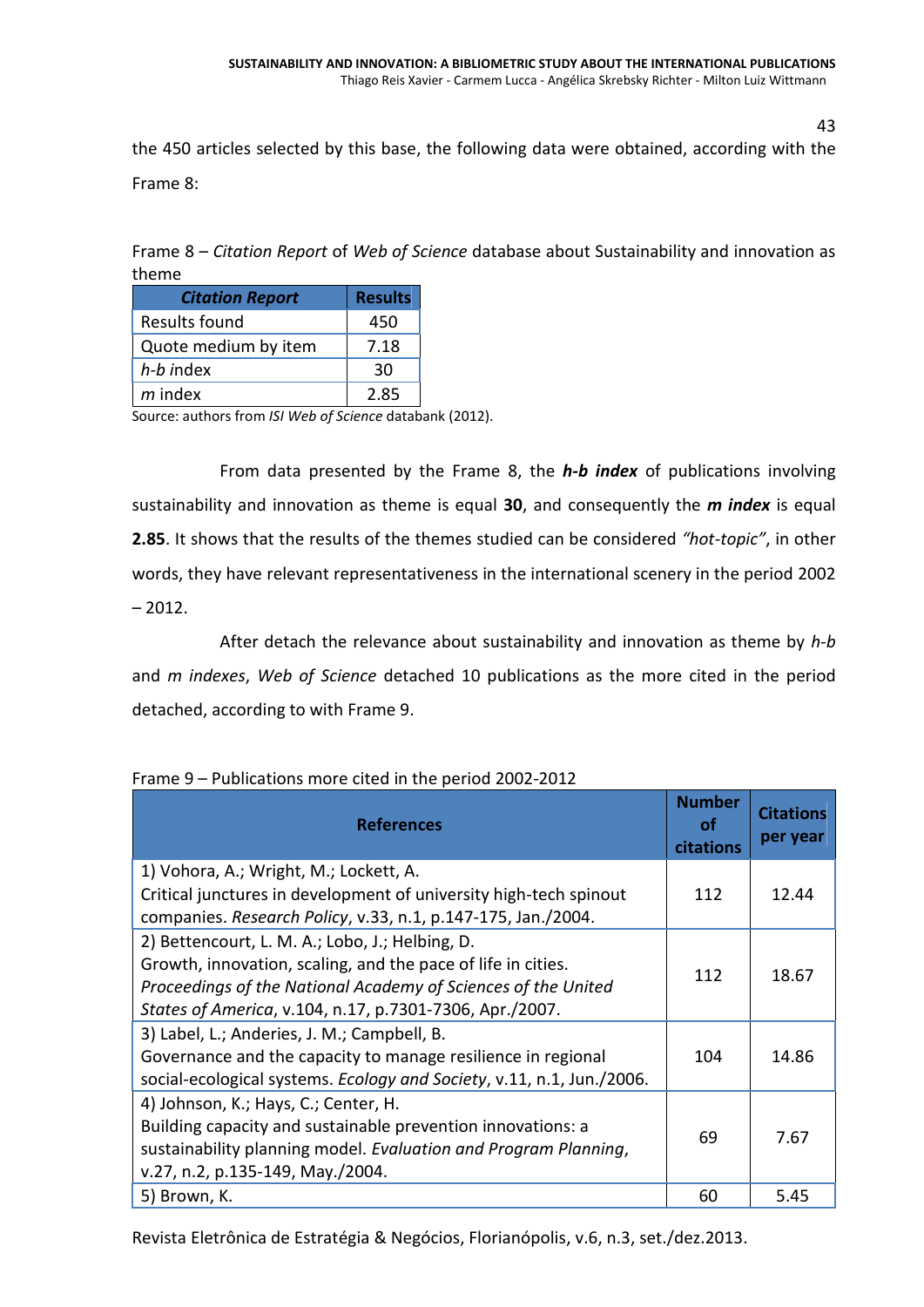|                                                                                                                                                                                                                                     |    | 44   |
|-------------------------------------------------------------------------------------------------------------------------------------------------------------------------------------------------------------------------------------|----|------|
| Innovations for conservation and development. Geographical<br>Journal, v.168, p.6-17, Mar./2002.                                                                                                                                    |    |      |
| 6) Waggoner, P. E.; Ausubel, J. H.<br>A framework for sustainability science: a renovated IPAT identity.<br>Proceedings of the National Academy of Sciences of the United<br>States of America, v.99, n.12, p.7860-7865, Jun./2002. | 59 | 5.36 |
| 7) Sanden, B. A.; Azar, C.<br>Near-term technology policies for long-term climate targets<br>economy wide versus technology specific approaches. Energy<br>Policy, v.33, n.12, p.1557-1576, Aug./2005.                              | 55 | 6.88 |
| 8) Verbong, G.; Geels, F. W.*<br>The ongoing energy transition: lessons from a socio-technical, multi-<br>level analysis of the Dutch electricity system (1960-2004). Energy<br>Policy, v.35, n.2, p.1025-1037, Feb./2007.          | 55 | 9.17 |
| 9) Capaldo, A.<br>Network structure and innovation. The leveraging of a dual network<br>as a distinctive relational capability. Strategic Management Journal,<br>v.28, n.6, p.585-608, Jun./2007.                                   | 55 | 9.17 |
| 10) Chesbrough, H. W.; Appleyard, M. M.<br>Open innovation and strategy. California Management Review, v.50,<br>n.1, 2007.                                                                                                          | 51 | 8.50 |

Source: authors from *ISI Web of Science* databank (2012)

About 10 publications with have received more citations, the journal *Energy Policy* appears as the higher, because it is related with 3 publications and sums 214 citations. It is followed by *Proceedings of the National Academy of Sciences of the United States of America*, source of two publications that sum 171 citations. Other journals present one publication among the 10 more cited, and the *Research Policy* is detached with 112 citations.

Furthermore, the article *"Growth, innovation, scaling, and the pace of life in cities"*, written by Bettencourt, L. M. A.; Lobo, J. and Helbing, D., presents the higher number of citations per year (18.67). It is followed by *"Governance and the capacity to manage resilience in regional social-ecological systems"* (14.86), written by Label, L.; Anderies, J. M. and Campbell, B. Next there is *"Critical junctures in development of university high-tech spinout companies"* (12.44), written by Vohora, A.; Wright, M. and Lockett, A. These articles are the only one that showed a number of annual citations higher than 10 and, consequently, causes higher impact.

Revista Eletrônica de Estratégia & Negócios, Florianópolis, v.6, n.3, set./dez.2013. Finally, another relevant aspect referent to the more cited articles is because one of the authors listed among those who have more publications about the theme sustainability and innovation (Geels, F. W. – 2<sup>nd</sup> author with higher number of publications) appears in 10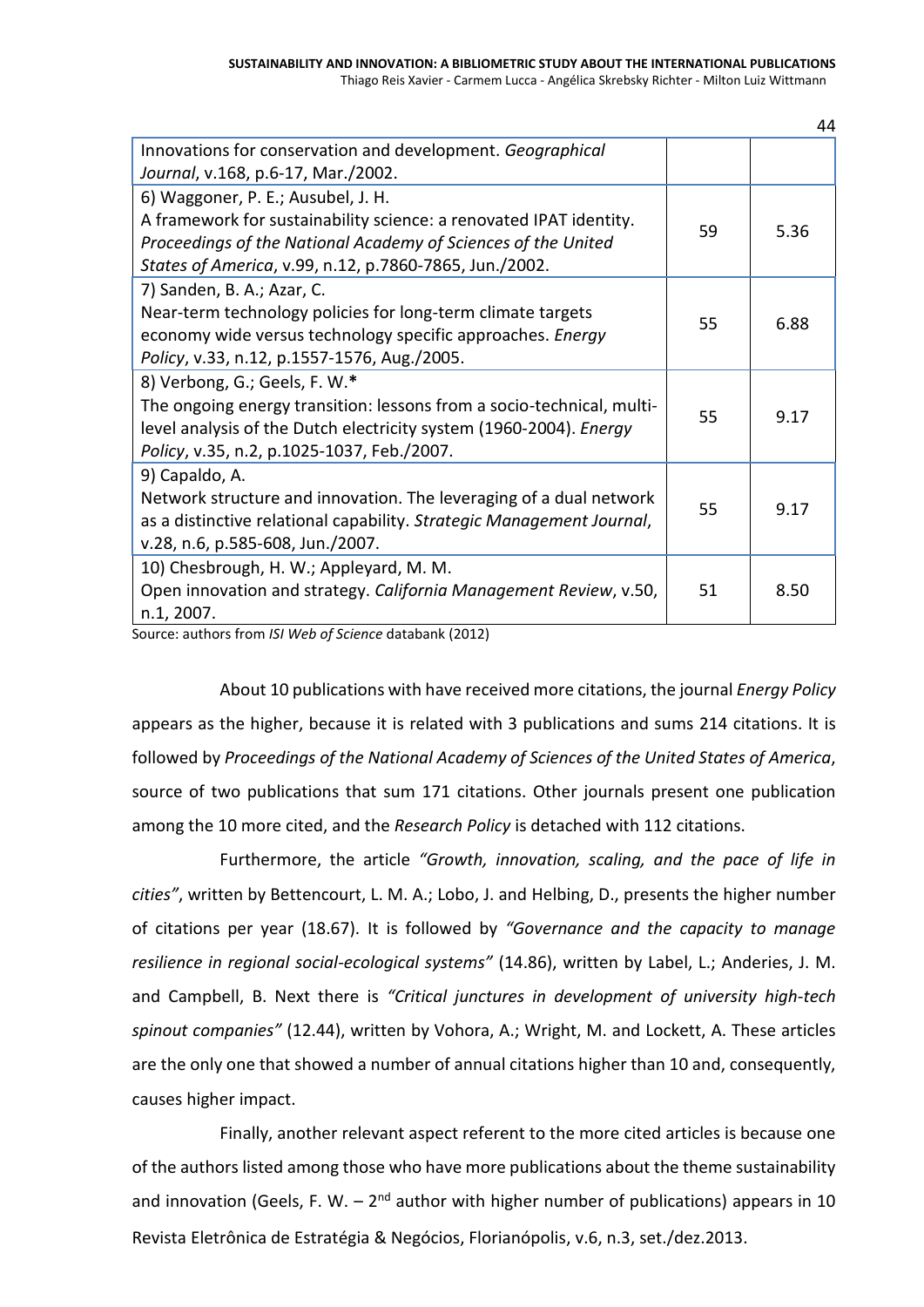more cited articles. *"The ongoing energy transition: lessons from a socio-technical, multi-level analysis of the Dutch electricity system (1960-2004)"*, the 8th article with higher number of citations in 55 (9.17 per year) by this author.

#### **7 DISCUSSION ABOUT RESULTS AND FINAL CONSIDERATIONS**

From the results obtained by this study, a progressive annual growth is noticed in the total number of publications. The *"boom"* is in 2011, when the increase was approximately 77% related with the previous year, and this index should be the same or increase in 2012, given the data referent to 2012 were related only about the first semester. These information highlights the topicality, and that this theme is achieving relevance and higher discussion in the international scope in several areas, especially in those related with management, environmental studies and business, which present a number of publications over 100 (Frame 1). Moreover, the multidisciplinary character of the theme points to a diversity of approaches, comprehensions and applications.

Among the authors with higher number of publications, Wagner M. presents 8 publications and is detached related to the others (Frame 3). However, this number is not expressive before the total of publications (900 articles). It can point to a possible difficulty to indicate a researcher or a group as "obligatory reference" in discussions about the theme. Furthermore, even this fragility could be noticed, the authors pointed may be seen as some of those who we should start the elaboration of theoretical frameworks about the theme.

Another relevant point may be observed in relation to the information about the 25 institutions with higher number of publications about the theme (Frame 5), because they can help research groups to find other international groups who works with the theme to establish partnerships and interchange among researchers. In a complementary way, the information about the language shows that English is the prevalent language with almost 97% of publications analyzed.

Revista Eletrônica de Estratégia & Negócios, Florianópolis, v.6, n.3, set./dez.2013. Related with countries with higher quantity of publications (Frame 6), the United States is the first in the list (with more than twice publications when compared with the second); England and Netherlands are expressively in front of the others in the *ranking* publications. On the other hand, Brazil presents a small detach, although does not appear in the international frame of publications, in the 23<sup>rd</sup> position with 4 publications. It shows that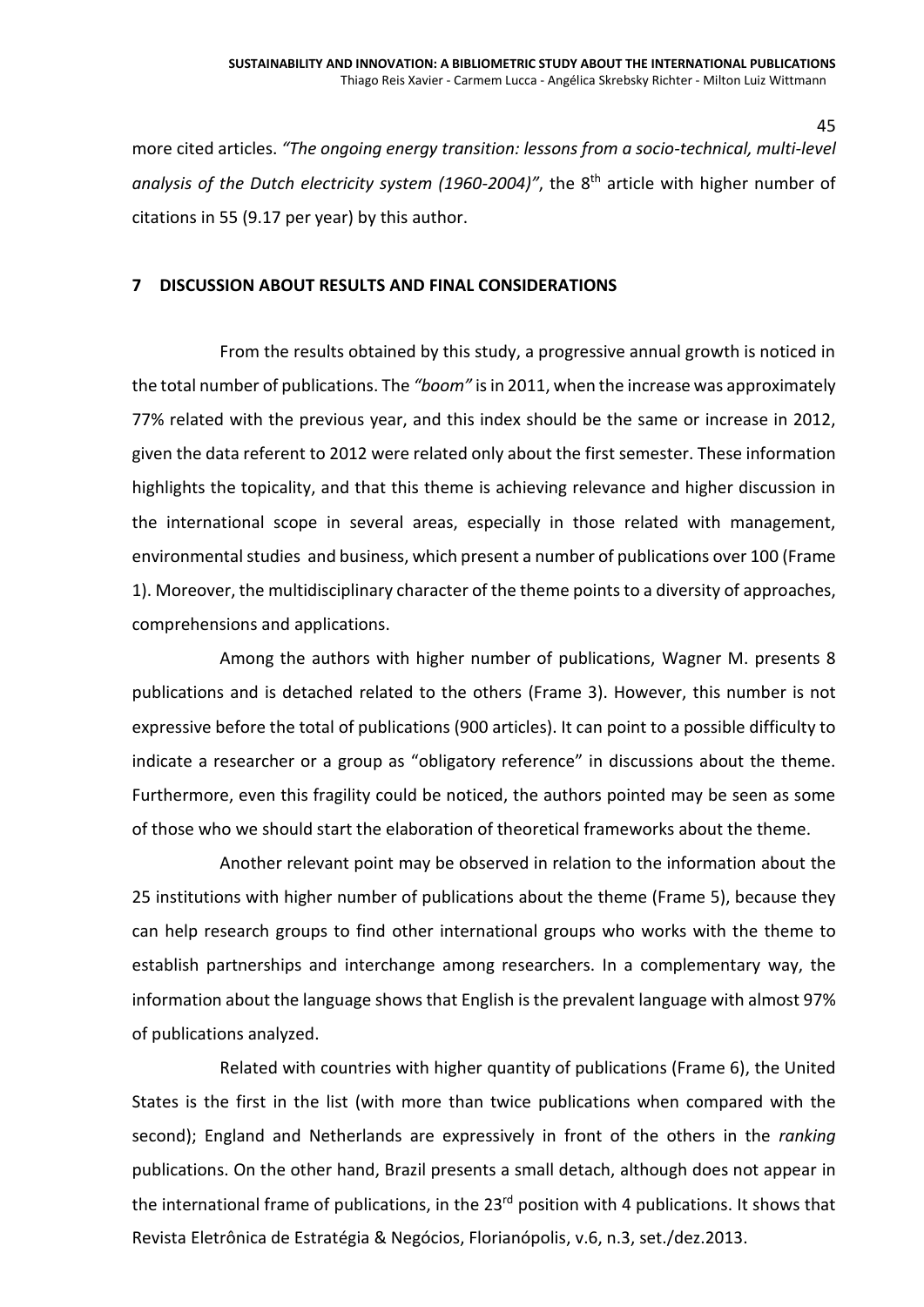the national field of studies is underexplored and evidences the necessity to perform a higher number of studies to discuss this theme within the Brazilian reality.

It is important highlight that the authors with higher number of publications are not necessarily higher relevant to the academic knowledge when observed the number of times that other works were cited. We have inferred it because only one author appear in both lists (Geels, F. W.) as the 2<sup>nd</sup> with higher number of publications, but 8<sup>th</sup> more cited (55 citations).

Likewise, Wagner M. is the leader in the *ranking* authors with higher number of publications, but there is no publication by him among the 10 more cited. The information shows that the author who present the higher number of publication is not necessarily more relevant (impactful) for academic knowledge because the number of citations with his/her contributions reproduced in other works.

From these analyses, we can infer that *h-b* and *m indexes,* of publications involving the themes sustainability and innovation is equal 30 and 2.85, respectively. These data show that studies about these theme can be considered *"hot-topic"*, in other words, they are relevant for the international scenery and deserve attention by researchers from all over the world and all the areas.

Finally, we can assert that the results obtained by this bibliometric research are relevant in the construction of scientific knowledge on the theme sustainability and innovation. However, the study was performed only in the international *ISI Web of Science* database*,* what can be considered a limitation. For this reason, we suggest future studies with higher amplitude (both national and international) in order to contemplate, compare and corroborate the results from this research. Another suggestion is related to the period investigated, which can include other years, maybe higher than delimited in this study.

As another propose, we suggest a deepening related to the authors and articles which presented higher number of citations in order to analyze the main approaches of their researches. This measure may evidence (for example, through keywords) some topics of higher relevance related to the theme proposed in this study.

#### **REFERENCES**

ALIGLERI, L., ALIGLERI, L. A., KRUGLIANKAS, I. **Gestão socioambiental**: responsabilidade e sustentabilidade do negócio. São Paulo: Atlas, 2009.

Revista Eletrônica de Estratégia & Negócios, Florianópolis, v.6, n.3, set./dez.2013.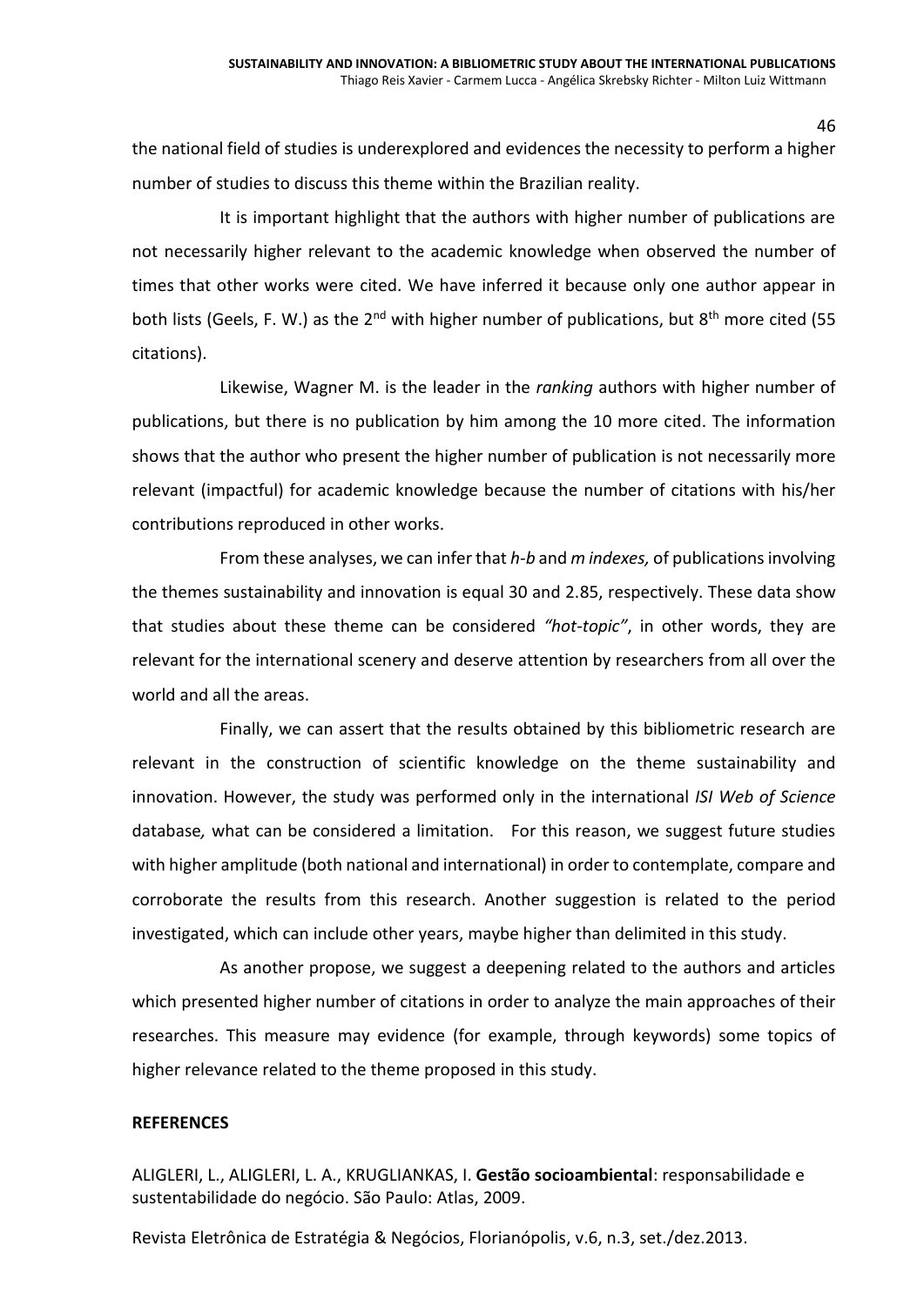ALMEIDA, F. **O bom negócio da sustentabilidade**. Rio de Janeiro: Nova Fronteira, 2002.

ANDRADE, T. Inovação tecnológica e meio ambiente: a construção de novos enfoques. **Ambiente & Sociedade**, v. 7, n. 1, p. 89-106, jan./jun. 2004.

ARAÚJO, C. A. Bibliometria: evolução histórica e questões atuais. **Em Questão**, v. 12, n. 1, p. 11-32, 2006.

BANKS, M. G. An extension of the Hirsch index: indexing scientific topics and compounds, **Scientometrics**, v.69, p.161-168, set. 2006. Disponível em: [<www.arxiv.org/abs/physics/0604216>](www.arxiv.org/abs/physics/0604216). Acesso em: 07 set. 2010.

BARBIERI, J. C. **Gestão ambiental empresarial:** conceitos, modelos e instrumentos. 1.ed. São Paulo: Saraiva, 2004.

BARBIERI, J. C. Organizações inovadoras sustentáveis. In: BARBIERI, J. C; SIMANTOB, M. **Organizações inovadoras sustentáveis**: uma reflexão sobre o futuro das organizações. São Paulo, Atlas, 2007.

BESSANT, J.; TIDD, J. **Inovação e empreendedorismo**. Porto Alegre: Bookman, 2009.

CAPRA, F. **As conexões ocultas**: ciência para uma vida sustentável. Tradução: Marcelo Brandão Cipolla. São Paulo: Cultrix, 2005.

CHANDLER, A. F. Strategy and structure. In: FOSS, N. J. (Org.). Resources, firms, and strategies: a reader in the resource-based perspective. New York: Oxford University Press, 1997.

DAMANPOUR, F. Organizational innovation: a meta-analysis of effects of determinants and moderators. **Academy of Management Journal,** v. 34, n. 3, p. 555-590, sep. 1991.

DAROIT, D.; NASCIMENTO, L. F. A busca da qualidade ambiental como incentivo à produção de inovações. In: Encontro da ANPAD, 2000. **Anais...** Florianópolis, 2000.

DAVILA, T.; EPSTEIN, M.; SHELTON, R. **As regras da inovação**. Porto Alegre: Bookman, 2007.

DYLLICK, T.; HOCKERTS, K. Beyound the business case for corporate sustentability. **Business Strategy Environment**, v. 11, p. 130-141, 2002.

ENGEL, J. F.; BLACKWELL, R. D.; MINIARD, P. W. **Comportamento do consumidor**. 8. ed. Rio de Janeiro: LTC, 2000.

FONSECA, E. N. **Bibliometria**: teoria e prática. São Paulo: Cultrix.Thomson Scientific, 1986.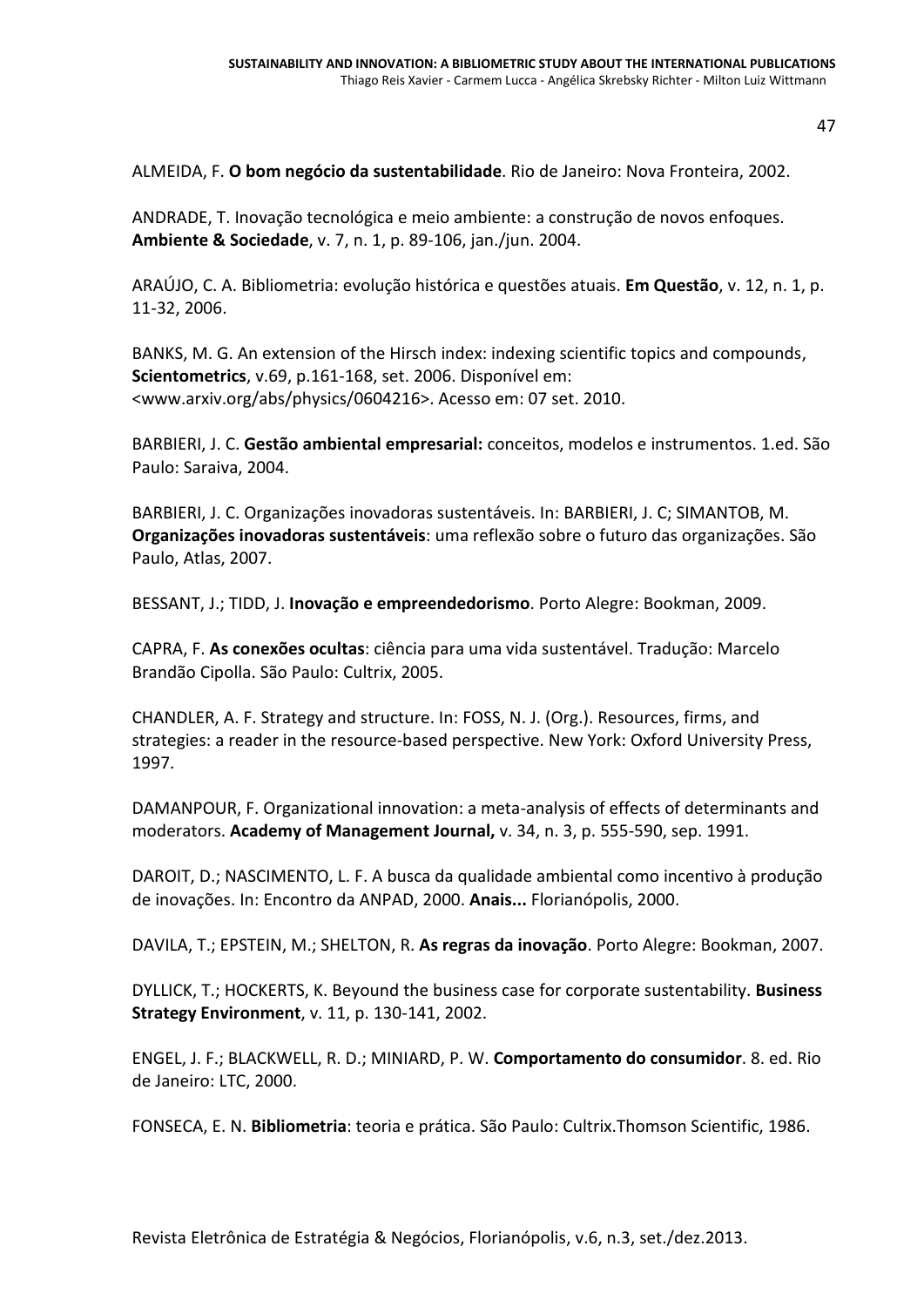GARFIELD, E. Science Citation Index. **Science Citation Index 1961**, v.1, 1963. Disponível em: [<http://garfield.library.upenn.edu/papers/80.pdf](http://garfield.library.upenn.edu/papers/80.pdf). Acesso em 28/06/2010>. Acesso em: 10 mar. 2013.

HAMEL, G. The Future of Management. Boston: Harvard Business School Pub., 2007

HART, S. L.; MILSTEIN, M. B. Creating sustainable value**. Academy of Managemente Executive,** v.17, n.2, p.56-69, mai. 2003.

HIRSCH, J. E. An index to quantify an individual's scientific research output. **Proceedings of the National Academy of Sciences of the United States of America (PNAS)**, California, v.102, n.46, p.16569-16572, 2005.

JABBOUR, C. J. C.; SANTOS, F. C. A. The central role of human resource management in JACOBI, P.; BESEN, G. R. Gestão de resíduos sólidos em São Paulo: desafios da sustentabilidade. **Estudos Avançados**, v. 25, n.71, p. 135-158, jan./abr., 2011.

JACOBI, P.; BESEN, G. R. Gestão de resíduos sólidos em São Paulo: desafios da sustentabilidade. **Estudos Avançados**, v.25, n.71, p. 135-158, jan./abr., 2011.

JACOBI, P. **Educação ambiental, cidadania e sustentabilidade**. In: Cadernos de Pesquisa, n.118, p. 189-205. São Paulo: Fundação Carlos Chagas/Autores Associados, 2003.

LEFF, E. Epistemologia ambiental. São Paulo: Cortez, 2001.

MADRUGA, L. R. R. G.; SILVA, T. N. A localização das publicações e a identificação de tópicos quentes em sustentabilidade: uma primeira aproximação usando o *Web of Science*, In: XIV Simpósio de Engenharia de Produção, 2008. **Anais...**, São Paulo, 2008.

PORTER, M. E. **Vantagem competitiva**. Rio de Janeiro: Campus, 1998.

SACHS, I. Repensando o crescimento econômico e o progresso social: o âmbito da política. In: ABRAMOVAY, R. *et al.* (org.). **Razões e ficções do desenvolvimento**. São Paulo: Editora Unesp: Edusp, 2001.

SCHOT, J; GEELS, F. W. Strategic niche management and sustainable innovation journeys: theory, findings, research agenda and policy. **Technology Analysis & Strategic Management**, v.20, n.5, p.537-554, 2008.

SCHUMPETER, J. A. **A teoria do desenvolvimento econômico**. São Paulo: Abril Cultural, 1982.

SCHUMPETER, J. A. **Capitalismo, socialismo e democracia**. Rio de Janeiro: Fundo de Cultura, 1942.

SCHUMPETER, J. A. **History of economic analysis**. New york: Oxford University Press, 1954.